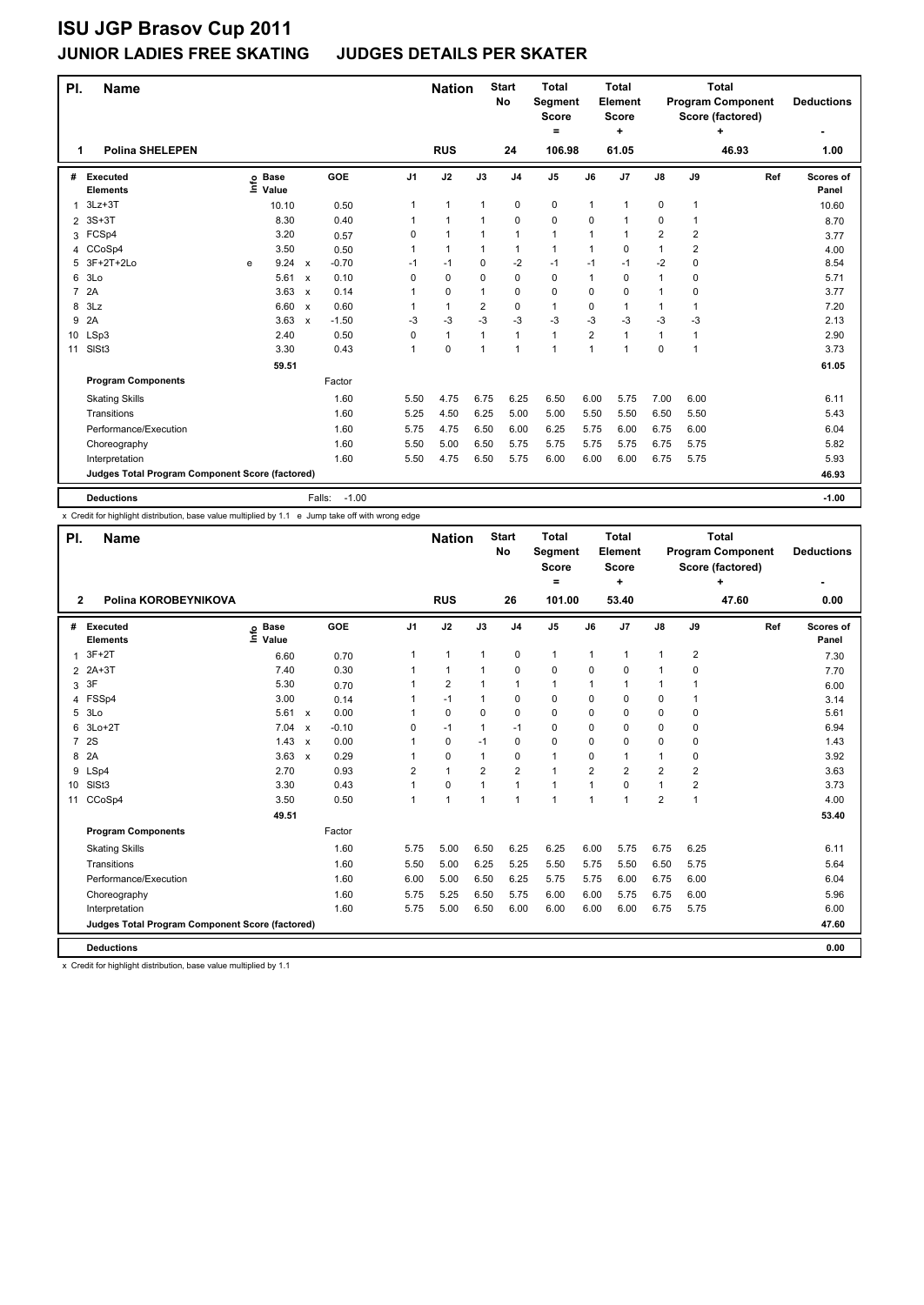| PI.             | Name                                            |                            |                           |        |                | <b>Nation</b>  |             | <b>Start</b><br><b>No</b> | <b>Total</b><br>Segment<br><b>Score</b><br>۰ |      | <b>Total</b><br>Element<br>Score<br>÷ |               |      | <b>Total</b><br><b>Program Component</b><br>Score (factored)<br>÷ | <b>Deductions</b>  |
|-----------------|-------------------------------------------------|----------------------------|---------------------------|--------|----------------|----------------|-------------|---------------------------|----------------------------------------------|------|---------------------------------------|---------------|------|-------------------------------------------------------------------|--------------------|
| 3               | Hae-Jin KIM                                     |                            |                           |        |                | <b>KOR</b>     |             | 25                        | 99.83                                        |      | 55.54                                 |               |      | 44.29                                                             | 0.00               |
| #               | Executed<br><b>Elements</b>                     | e Base<br>⊆ Value<br>Value |                           | GOE    | J <sub>1</sub> | J2             | J3          | J <sub>4</sub>            | $\mathsf{J}5$                                | J6   | J7                                    | $\mathsf{J}8$ | J9   | Ref                                                               | Scores of<br>Panel |
| 1               | $3F+2T$                                         | 6.60                       |                           | 0.00   | 1              | 0              | $-1$        | 0                         | $\mathbf 0$                                  | 0    | 0                                     | 0             | 0    |                                                                   | 6.60               |
| $\overline{2}$  | 3Lz                                             | 6.00                       |                           | 0.00   | 0              | $\mathbf 0$    | 0           | 0                         | $\mathbf 0$                                  | 0    | 0                                     | 0             | 1    |                                                                   | 6.00               |
| 3               | 3S                                              | 4.20                       |                           | 0.20   |                | $\mathbf{1}$   | $\mathbf 0$ | $\mathbf 0$               | $\mathbf 0$                                  | 0    | 0                                     | 0             | 1    |                                                                   | 4.40               |
| 4               | 2A                                              | 3.30                       |                           | 0.29   |                | 1              | 1           | $\mathbf 0$               | $\mathbf 0$                                  | 0    | 1                                     | $\mathbf{1}$  | 0    |                                                                   | 3.59               |
| 5               | FCSp4                                           | 3.20                       |                           | 0.21   |                | $\mathbf{1}$   | $\mathbf 0$ | $\mathbf{1}$              | $-1$                                         | 1    | 0                                     | 0             | 0    |                                                                   | 3.41               |
| 6               | 3 <sub>LO</sub>                                 | 5.61                       | $\mathbf{x}$              | 0.40   |                | 1              | $\mathbf 1$ | $\mathbf 0$               | $\mathbf 0$                                  | 0    | 1                                     | 0             | 1    |                                                                   | 6.01               |
| $\overline{7}$  | $3Lo+2T$                                        | 7.04                       | $\boldsymbol{\mathsf{x}}$ | 0.10   |                | $-1$           | 0           | 0                         | $\mathbf 0$                                  | 0    | 0                                     | 0             | 1    |                                                                   | 7.14               |
|                 | 8 3F+2T+2Lo                                     | 9.24 x                     |                           | 0.00   |                | $\Omega$       | $\Omega$    | $\mathbf 0$               | $\mathbf 0$                                  | 0    | 0                                     | 0             | 0    |                                                                   | 9.24               |
| 9               | CCoSp3                                          | 3.00                       |                           | 0.14   |                | 1              | 0           | 0                         | $\mathbf 0$                                  | 0    | 0                                     | 0             | 1    |                                                                   | 3.14               |
| 10 <sup>1</sup> | SISt <sub>2</sub>                               | 2.60                       |                           | 0.21   |                | $\mathbf 0$    | $\Omega$    | $\mathbf{1}$              | $\mathbf 0$                                  | 1    | 1                                     | 0             | 0    |                                                                   | 2.81               |
| 11              | LSp4                                            | 2.70                       |                           | 0.50   |                | $\overline{1}$ | 1           | 0                         | 1                                            | 1    | 1                                     | $\mathbf{1}$  | 1    |                                                                   | 3.20               |
|                 |                                                 | 53.49                      |                           |        |                |                |             |                           |                                              |      |                                       |               |      |                                                                   | 55.54              |
|                 | <b>Program Components</b>                       |                            |                           | Factor |                |                |             |                           |                                              |      |                                       |               |      |                                                                   |                    |
|                 | <b>Skating Skills</b>                           |                            |                           | 1.60   | 5.75           | 5.50           | 5.75        | 5.75                      | 6.00                                         | 5.50 | 5.50                                  | 6.25          | 5.75 |                                                                   | 5.71               |
|                 | Transitions                                     |                            |                           | 1.60   | 5.50           | 5.25           | 5.50        | 5.25                      | 5.75                                         | 5.25 | 5.00                                  | 5.75          | 5.50 |                                                                   | 5.43               |
|                 | Performance/Execution                           |                            |                           | 1.60   | 5.75           | 5.25           | 5.75        | 5.50                      | 5.50                                         | 5.25 | 5.25                                  | 5.50          | 5.50 |                                                                   | 5.46               |
|                 | Choreography                                    |                            |                           | 1.60   | 5.75           | 5.50           | 5.75        | 5.50                      | 5.50                                         | 5.25 | 5.25                                  | 5.75          | 5.50 |                                                                   | 5.54               |
|                 | Interpretation                                  |                            |                           | 1.60   | 5.50           | 5.50           | 5.50        | 5.50                      | 5.75                                         | 5.50 | 5.25                                  | 5.75          | 5.50 |                                                                   | 5.54               |
|                 | Judges Total Program Component Score (factored) |                            |                           |        |                |                |             |                           |                                              |      |                                       |               |      |                                                                   | 44.29              |
|                 | <b>Deductions</b>                               |                            |                           |        |                |                |             |                           |                                              |      |                                       |               |      |                                                                   | 0.00               |

x Credit for highlight distribution, base value multiplied by 1.1

| PI.             | <b>Name</b>                                     |                     |                            |                                      |                | <b>Nation</b> |              | <b>Start</b><br>No | <b>Total</b><br>Segment<br><b>Score</b><br>= |                | <b>Total</b><br>Element<br><b>Score</b><br>٠ |                |                | Total<br><b>Program Component</b><br>Score (factored)<br>٠ | <b>Deductions</b>         |
|-----------------|-------------------------------------------------|---------------------|----------------------------|--------------------------------------|----------------|---------------|--------------|--------------------|----------------------------------------------|----------------|----------------------------------------------|----------------|----------------|------------------------------------------------------------|---------------------------|
| 4               | <b>Ashley CAIN</b>                              |                     |                            |                                      |                | <b>USA</b>    |              | 27                 | 80.17                                        |                | 34.49                                        |                |                | 46.68                                                      | 1.00                      |
|                 | # Executed<br><b>Elements</b>                   |                     | e Base<br>E Value<br>Value | GOE                                  | J <sub>1</sub> | J2            | J3           | J <sub>4</sub>     | J <sub>5</sub>                               | J6             | J7                                           | $\mathsf{J}8$  | J9             | Ref                                                        | <b>Scores of</b><br>Panel |
| 1               | $3Lz + 2T$                                      | e                   | 7.30                       | $-0.90$                              | $-1$           | $-2$          | $-1$         | $-2$               | $-1$                                         | $-1$           | $-1$                                         | $-3$           | 0              |                                                            | 6.40                      |
| 2               | 3S+2T                                           |                     | 5.50                       | 0.00                                 | 0              | $\mathbf 0$   | 0            | $\mathbf 0$        | 0                                            | 0              | 0                                            | 0              | 0              |                                                            | 5.50                      |
| 3               | 3Lz<<                                           | e                   | 2.10                       | $-0.90$                              | -3             | $-3$          | -3           | $-3$               | $-3$                                         | $-2$           | $-3$                                         | $-3$           | -3             |                                                            | 1.20                      |
|                 | 4 LSp3                                          |                     | 2.40                       | 0.50                                 | 2              | $\pmb{0}$     | 1            | $\mathbf{1}$       | $\mathbf 0$                                  | 1              | 1                                            | 2              | $\mathbf{1}$   |                                                            | 2.90                      |
| 5               | 3Lo<<                                           | <<                  | 1.80                       | $-0.90$                              | $-3$           | $-3$          | $-3$         | $-3$               | $-3$                                         | $-2$           | $-3$                                         | $-3$           | -3             |                                                            | 0.90                      |
| 6               | 3T<                                             | $\prec$             | 3.19                       | $-2.10$<br>$\boldsymbol{\mathsf{x}}$ | $-3$           | $-3$          | $-3$         | $-3$               | $-3$                                         | $-3$           | $-3$                                         | $-3$           | $-3$           |                                                            | 1.09                      |
| $\overline{7}$  | 2A                                              |                     | 3.63                       | 0.43<br>$\boldsymbol{\mathsf{x}}$    | 1              | $\mathbf{1}$  | $\mathbf{1}$ | $\Omega$           | $\mathbf{1}$                                 | $\Omega$       | 1                                            | $\mathbf{1}$   | $\mathbf 1$    |                                                            | 4.06                      |
| 8               | CCoSp4                                          |                     | 3.50                       | 0.36                                 | 1              | $\pmb{0}$     | $\mathbf{1}$ | 0                  | 0                                            | $\mathbf{1}$   | 1                                            | 1              | 2              |                                                            | 3.86                      |
| 9               | 3Lo<+SEQ                                        | $\hat{\phantom{a}}$ | $3.17 \times$              | $-1.20$                              | $-3$           | $-2$          | $-2$         | $-2$               | $-2$                                         | $-1$           | $-1$                                         | $-2$           | $-1$           |                                                            | 1.97                      |
| 10 <sup>1</sup> | SIS <sub>t3</sub>                               |                     | 3.30                       | 0.64                                 | 1              | $\mathbf{1}$  | $\mathbf{1}$ | $\mathbf{1}$       | $\mathbf{1}$                                 | $\mathbf{1}$   | $\overline{2}$                               | $\overline{2}$ | $\overline{2}$ |                                                            | 3.94                      |
|                 | 11 FSSp3                                        |                     | 2.60                       | 0.07                                 | $\Omega$       | $\Omega$      | 1            | $\Omega$           | $\Omega$                                     | $\overline{1}$ | $\Omega$                                     | $\Omega$       | $\Omega$       |                                                            | 2.67                      |
|                 |                                                 |                     | 38.49                      |                                      |                |               |              |                    |                                              |                |                                              |                |                |                                                            | 34.49                     |
|                 | <b>Program Components</b>                       |                     |                            | Factor                               |                |               |              |                    |                                              |                |                                              |                |                |                                                            |                           |
|                 | <b>Skating Skills</b>                           |                     |                            | 1.60                                 | 5.25           | 5.25          | 6.00         | 6.25               | 6.50                                         | 5.75           | 5.50                                         | 6.25           | 6.25           |                                                            | 5.89                      |
|                 | Transitions                                     |                     |                            | 1.60                                 | 5.50           | 5.25          | 5.50         | 5.75               | 6.00                                         | 5.50           | 5.25                                         | 6.00           | 6.25           |                                                            | 5.64                      |
|                 | Performance/Execution                           |                     |                            | 1.60                                 | 5.75           | 5.50          | 5.75         | 6.00               | 6.25                                         | 5.50           | 5.50                                         | 6.75           | 6.75           |                                                            | 5.93                      |
|                 | Choreography                                    |                     |                            | 1.60                                 | 5.50           | 5.25          | 5.75         | 6.00               | 5.75                                         | 5.50           | 5.50                                         | 6.75           | 6.50           |                                                            | 5.79                      |
|                 | Interpretation                                  |                     |                            | 1.60                                 | 5.50           | 5.25          | 5.75         | 6.00               | 6.25                                         | 5.75           | 5.75                                         | 6.75           | 6.50           |                                                            | 5.93                      |
|                 | Judges Total Program Component Score (factored) |                     |                            |                                      |                |               |              |                    |                                              |                |                                              |                |                |                                                            | 46.68                     |
|                 | <b>Deductions</b>                               |                     |                            | Falls:                               | $-1.00$        |               |              |                    |                                              |                |                                              |                |                |                                                            | $-1.00$                   |

< Under-rotated jump << Downgraded jump x Credit for highlight distribution, base value multiplied by 1.1 e Jump take off with wrong edge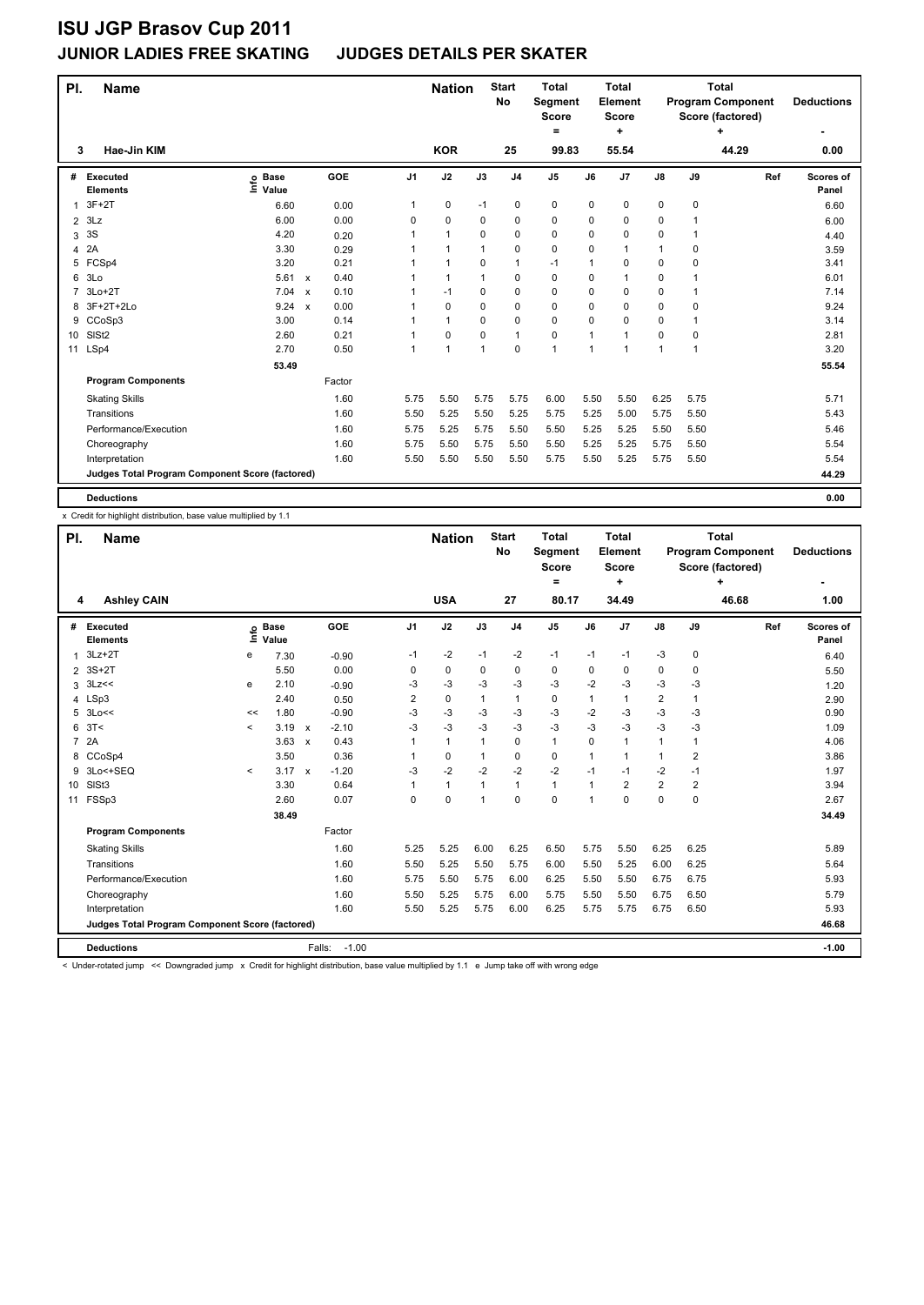| PI.             | <b>Name</b>                                     |    |                            |                                      |                | <b>Nation</b> |              | <b>Start</b><br>No | <b>Total</b><br>Segment<br><b>Score</b><br>$=$ |          | <b>Total</b><br>Element<br><b>Score</b><br>٠ |                |                         | <b>Total</b><br><b>Program Component</b><br>Score (factored)<br>٠ | <b>Deductions</b>  |
|-----------------|-------------------------------------------------|----|----------------------------|--------------------------------------|----------------|---------------|--------------|--------------------|------------------------------------------------|----------|----------------------------------------------|----------------|-------------------------|-------------------------------------------------------------------|--------------------|
| 5               | <b>Natalia POPOVA</b>                           |    |                            |                                      |                | <b>UKR</b>    |              | 18                 | 79.00                                          |          | 40.95                                        |                |                         | 39.05                                                             | 1.00               |
| #               | Executed<br><b>Elements</b>                     |    | e Base<br>E Value<br>Value | GOE                                  | J <sub>1</sub> | J2            | J3           | J <sub>4</sub>     | J <sub>5</sub>                                 | J6       | J <sub>7</sub>                               | $\mathsf{J}8$  | J9                      | Ref                                                               | Scores of<br>Panel |
| 1               | 3F                                              |    | 5.30                       | 0.50                                 | 1              | $\mathbf{1}$  | 1            | 0                  | $\mathbf{1}$                                   | 0        | 0                                            | $\mathbf{1}$   | $\mathbf{1}$            |                                                                   | 5.80               |
| $\overline{2}$  | 3Lo+2T                                          |    | 6.40                       | 0.10                                 | 1              | 0             | 0            | $\mathbf 0$        | 1                                              | 0        | $\Omega$                                     | 0              | $\Omega$                |                                                                   | 6.50               |
| 3               | $3T+2T$                                         |    | 5.40                       | $-1.00$                              | $-1$           | $-2$          | $-1$         | $-2$               | $-2$                                           | $-1$     | $-1$                                         | $-2$           | $-1$                    |                                                                   | 4.40               |
| 4               | FSSp3                                           |    | 2.60                       | 0.50                                 | 1              | $\mathbf{1}$  | 1            | $\mathbf{1}$       | $\mathbf{1}$                                   | 1        | $\mathbf{1}$                                 | $\mathbf{1}$   | 1                       |                                                                   | 3.10               |
| 5               | 3T                                              |    | 4.10                       | $-2.10$                              | $-3$           | -3            | $-3$         | $-3$               | $-3$                                           | $-3$     | $-3$                                         | $-3$           | $-3$                    |                                                                   | 2.00               |
| 6               | 2S<<                                            | << | 0.44                       | $-0.24$<br>$\boldsymbol{\mathsf{x}}$ | -3             | $-2$          | $-3$         | $-3$               | $-2$                                           | $-2$     | $-2$                                         | $-3$           | -2                      |                                                                   | 0.20               |
| 7               | $3S+2T$                                         |    | 6.05                       | 0.20<br>$\boldsymbol{\mathsf{x}}$    | 0              | 0             | $\mathbf{1}$ | $\mathbf 0$        | 0                                              | 0        | $\mathbf 0$                                  | 1              | 1                       |                                                                   | 6.25               |
| 8               | 2A                                              |    | 3.63                       | 0.21<br>$\mathsf{x}$                 | 1              | $\mathbf 0$   | $\mathbf{1}$ | $\mathbf 0$        | 0                                              | $\Omega$ | $\mathbf 0$                                  | $\overline{2}$ | 1                       |                                                                   | 3.84               |
| 9               | CCoSp4                                          |    | 3.50                       | 0.50                                 |                | $\mathbf{1}$  | 1            | 1                  | 1                                              | 1        | 1                                            | 1              | $\overline{\mathbf{c}}$ |                                                                   | 4.00               |
| 10 <sup>°</sup> | SISt <sub>2</sub>                               |    | 2.60                       | 0.36                                 |                | $\mathbf{1}$  | 1            | $\Omega$           | $\mathbf{1}$                                   | 1        | $\Omega$                                     | 0              | 1                       |                                                                   | 2.96               |
| 11              | LSp2                                            |    | 1.90                       | 0.00                                 | 0              | 0             | $\mathbf 0$  | $\mathbf 0$        | $-1$                                           | 0        | 0                                            | 1              | $\mathbf 0$             |                                                                   | 1.90               |
|                 |                                                 |    | 41.92                      |                                      |                |               |              |                    |                                                |          |                                              |                |                         |                                                                   | 40.95              |
|                 | <b>Program Components</b>                       |    |                            | Factor                               |                |               |              |                    |                                                |          |                                              |                |                         |                                                                   |                    |
|                 | <b>Skating Skills</b>                           |    |                            | 1.60                                 | 5.00           | 5.00          | 5.00         | 5.00               | 5.50                                           | 5.00     | 4.50                                         | 5.50           | 5.25                    |                                                                   | 5.11               |
|                 | Transitions                                     |    |                            | 1.60                                 | 4.75           | 5.00          | 4.50         | 4.50               | 4.75                                           | 4.50     | 4.00                                         | 5.25           | 4.75                    |                                                                   | 4.68               |
|                 | Performance/Execution                           |    |                            | 1.60                                 | 5.00           | 4.75          | 5.00         | 4.75               | 5.00                                           | 4.75     | 4.50                                         | 5.50           | 5.25                    |                                                                   | 4.93               |
|                 | Choreography                                    |    |                            | 1.60                                 | 4.75           | 4.75          | 4.75         | 4.75               | 5.25                                           | 4.75     | 4.25                                         | 5.50           | 5.00                    |                                                                   | 4.86               |
|                 | Interpretation                                  |    |                            | 1.60                                 | 4.50           | 4.75          | 4.75         | 4.75               | 5.00                                           | 5.00     | 4.25                                         | 5.25           | 5.00                    |                                                                   | 4.82               |
|                 | Judges Total Program Component Score (factored) |    |                            |                                      |                |               |              |                    |                                                |          |                                              |                |                         |                                                                   | 39.05              |
|                 | <b>Deductions</b>                               |    |                            | Falls:                               | $-1.00$        |               |              |                    |                                                |          |                                              |                |                         |                                                                   | $-1.00$            |

<< Downgraded jump x Credit for highlight distribution, base value multiplied by 1.1

| PI.             | <b>Name</b>                                     |                          |                            |                           |                   |                | <b>Nation</b> |                | <b>Start</b><br>No | <b>Total</b><br>Segment<br><b>Score</b><br>$=$ |                | <b>Total</b><br>Element<br><b>Score</b><br>÷ |               |                | <b>Total</b><br><b>Program Component</b><br>Score (factored)<br>÷ | <b>Deductions</b>  |
|-----------------|-------------------------------------------------|--------------------------|----------------------------|---------------------------|-------------------|----------------|---------------|----------------|--------------------|------------------------------------------------|----------------|----------------------------------------------|---------------|----------------|-------------------------------------------------------------------|--------------------|
| 6               | Yuki NISHINO                                    |                          |                            |                           |                   |                | <b>JPN</b>    |                | 22                 | 78.14                                          |                | 35.14                                        |               |                | 44.00                                                             | 1.00               |
|                 | # Executed<br><b>Elements</b>                   |                          | e Base<br>E Value<br>Value |                           | GOE               | J <sub>1</sub> | J2            | J3             | J <sub>4</sub>     | J <sub>5</sub>                                 | J6             | J <sub>7</sub>                               | $\mathsf{J}8$ | J9             | Ref                                                               | Scores of<br>Panel |
| 1               | $3Lz + 2T$                                      |                          | 7.30                       |                           | 0.10              | 1              | 0             | 1              | $\mathbf 0$        | 0                                              | 0              | 0                                            | 0             | 0              |                                                                   | 7.40               |
|                 | 2 2A+2T                                         |                          | 4.60                       |                           | 0.36              |                | 1             | 1              | 0                  | 1                                              | 0              | 0                                            | 1             | 1              |                                                                   | 4.96               |
|                 | $3$ 1 Lz                                        |                          | 0.60                       |                           | 0.00              | $\Omega$       | $-1$          | $\Omega$       | 0                  | $\Omega$                                       | 0              | $\Omega$                                     | 0             | 0              |                                                                   | 0.60               |
| 4               | CCoSp3                                          |                          | 3.00                       |                           | 0.29              | 0              | 0             | 1              | $\mathbf{1}$       | 1                                              | 0              | 0                                            | 1             | $\mathbf{1}$   |                                                                   | 3.29               |
|                 | 5 FCSp4                                         |                          | 3.20                       |                           | 0.64              | 1              | 1             | $\overline{2}$ | $\mathbf{1}$       | $\overline{2}$                                 | 1              | $\overline{1}$                               | 1             | $\overline{2}$ |                                                                   | 3.84               |
|                 | 6.3F<                                           | e                        | 4.07                       | $\boldsymbol{\mathsf{x}}$ | $-1.70$           | $-3$           | $-2$          | $-2$           | $-3$               | $-3$                                           | $-1$           | $-2$                                         | $-3$          | $-2$           |                                                                   | 2.37               |
|                 | 7 3Lo<                                          | $\checkmark$             | 3.96                       | $\mathbf{x}$              | $-0.90$           | $-1$           | $-2$          | $-1$           | $-2$               | $-1$                                           | $-1$           | $-1$                                         | $-2$          | $-1$           |                                                                   | 3.06               |
| 8               | 3S<                                             | $\prec$                  | 3.19                       | $\mathbf{x}$              | $-0.80$           | $-1$           | $-1$          | $-1$           | $-2$               | $-1$                                           | $-1$           | $-1$                                         | $-2$          | $-1$           |                                                                   | 2.39               |
| 9               | 3T<                                             | $\overline{\phantom{0}}$ | 3.19                       | $\boldsymbol{\mathsf{x}}$ | $-2.10$           | $-3$           | $-3$          | $-3$           | $-3$               | $-3$                                           | $-3$           | $-3$                                         | $-3$          | $-3$           |                                                                   | 1.09               |
| 10 <sup>1</sup> | SIS <sub>t2</sub>                               |                          | 2.60                       |                           | 0.50              | 1              | 1             | $\mathbf{1}$   | $\mathbf{1}$       | $\mathbf{1}$                                   | $\mathbf{1}$   | $\blacktriangleleft$                         | 0             | $\mathbf{1}$   |                                                                   | 3.10               |
|                 | 11 LSp3                                         |                          | 2.40                       |                           | 0.64              | $\overline{1}$ | 1             | $\overline{2}$ | $\mathbf{1}$       | $\mathbf{1}$                                   | $\overline{2}$ | -1                                           | 1             | $\overline{2}$ |                                                                   | 3.04               |
|                 |                                                 |                          | 38.11                      |                           |                   |                |               |                |                    |                                                |                |                                              |               |                |                                                                   | 35.14              |
|                 | <b>Program Components</b>                       |                          |                            |                           | Factor            |                |               |                |                    |                                                |                |                                              |               |                |                                                                   |                    |
|                 | <b>Skating Skills</b>                           |                          |                            |                           | 1.60              | 5.75           | 5.00          | 5.75           | 6.50               | 6.25                                           | 5.75           | 5.50                                         | 5.75          | 5.50           |                                                                   | 5.75               |
|                 | Transitions                                     |                          |                            |                           | 1.60              | 5.25           | 4.50          | 5.25           | 5.50               | 4.50                                           | 5.25           | 5.00                                         | 5.50          | 5.25           |                                                                   | 5.14               |
|                 | Performance/Execution                           |                          |                            |                           | 1.60              | 5.50           | 4.75          | 5.50           | 6.25               | 6.00                                           | 5.50           | 5.25                                         | 5.50          | 5.50           |                                                                   | 5.54               |
|                 | Choreography                                    |                          |                            |                           | 1.60              | 5.75           | 5.25          | 5.25           | 6.00               | 5.25                                           | 5.75           | 5.00                                         | 5.75          | 5.75           |                                                                   | 5.54               |
|                 | Interpretation                                  |                          |                            |                           | 1.60              | 5.50           | 5.00          | 5.50           | 6.00               | 5.25                                           | 5.75           | 5.25                                         | 5.75          | 5.75           |                                                                   | 5.54               |
|                 | Judges Total Program Component Score (factored) |                          |                            |                           |                   |                |               |                |                    |                                                |                |                                              |               |                |                                                                   | 44.00              |
|                 | <b>Deductions</b>                               |                          |                            |                           | $-1.00$<br>Falls: |                |               |                |                    |                                                |                |                                              |               |                |                                                                   | $-1.00$            |

< Under-rotated jump x Credit for highlight distribution, base value multiplied by 1.1 e Jump take off with wrong edge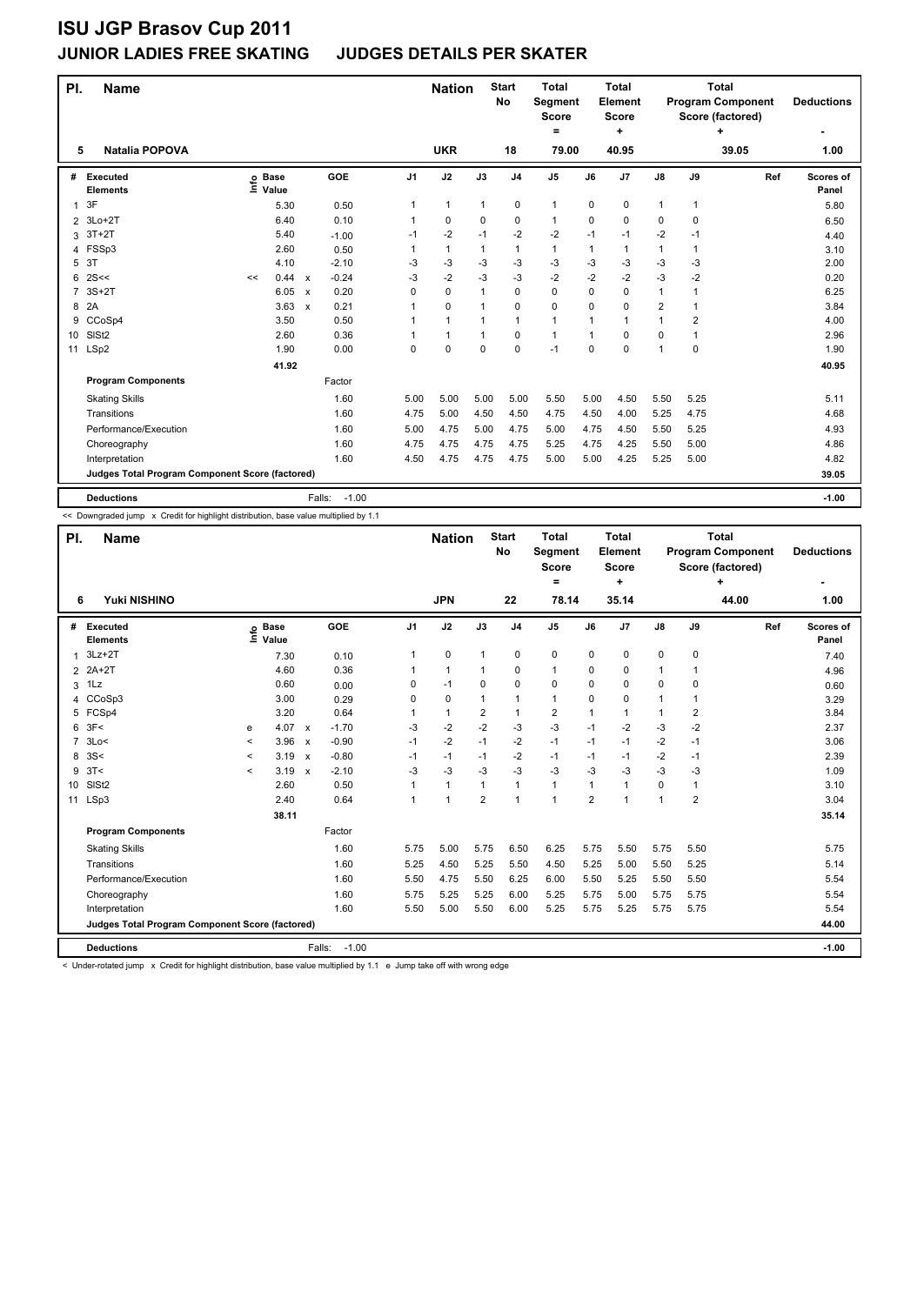| PI.            | <b>Name</b>                                     |         |                            |                           |         |                | <b>Nation</b>  |              | <b>Start</b><br><b>No</b> | <b>Total</b><br>Segment<br><b>Score</b><br>= |      | <b>Total</b><br>Element<br><b>Score</b><br>÷ |                         |                         | <b>Total</b><br><b>Program Component</b><br>Score (factored)<br>٠ | <b>Deductions</b>         |
|----------------|-------------------------------------------------|---------|----------------------------|---------------------------|---------|----------------|----------------|--------------|---------------------------|----------------------------------------------|------|----------------------------------------------|-------------------------|-------------------------|-------------------------------------------------------------------|---------------------------|
| 7              | <b>Yukiko FUJISAWA</b>                          |         |                            |                           |         |                | <b>JPN</b>     |              | 23                        | 76.84                                        |      | 36.35                                        |                         |                         | 41.49                                                             | 1.00                      |
| #              | <b>Executed</b><br><b>Elements</b>              |         | e Base<br>E Value<br>Value |                           | GOE     | J <sub>1</sub> | J2             | J3           | J <sub>4</sub>            | J <sub>5</sub>                               | J6   | J7                                           | $\mathsf{J}8$           | J9                      | Ref                                                               | <b>Scores of</b><br>Panel |
| 1              | 2A                                              |         | 3.30                       |                           | 0.36    | 0              | $\mathbf{1}$   | 1            | $\pmb{0}$                 | $\mathbf{1}$                                 | 0    | 1                                            | $\mathbf{1}$            | $\overline{2}$          |                                                                   | 3.66                      |
| $\overline{2}$ | 3Lz<                                            | $\prec$ | 4.20                       |                           | $-2.10$ | -3             | $-3$           | -3           | $-3$                      | $-3$                                         | -3   | $-3$                                         | $-3$                    | $-3$                    |                                                                   | 2.10                      |
| 3              | 2Lz                                             |         | 2.10                       |                           | 0.00    | 0              | 0              | $\Omega$     | 0                         | $\Omega$                                     | 0    | 0                                            | 0                       | 0                       |                                                                   | 2.10                      |
| 4              | CCSp4                                           |         | 3.20                       |                           | 0.00    | 0              | 0              | $\Omega$     | 0                         | 0                                            | 0    | 0                                            | 1                       | 0                       |                                                                   | 3.20                      |
| 5              | 3Lo<                                            | $\,<\,$ | 3.60                       |                           | $-1.90$ | $-2$           | $-3$           | $-2$         | $-3$                      | $-3$                                         | $-2$ | $-3$                                         | $-3$                    | $-3$                    |                                                                   | 1.70                      |
| 6              | FCCoSp4                                         |         | 3.50                       |                           | 0.43    | 0              | $-1$           | 1            | $\mathbf{1}$              | $\mathbf{1}$                                 | 1    | 1                                            | $\overline{\mathbf{c}}$ | $\mathbf{1}$            |                                                                   | 3.93                      |
| 7              | 3Lo<+SEQ                                        | $\,<\,$ | 3.17                       | $\mathsf{x}$              | $-1.10$ | $-2$           | $-1$           | $-2$         | $-2$                      | $-2$                                         | $-1$ | $-1$                                         | $-2$                    | $-1$                    |                                                                   | 2.07                      |
| 8              | 3T+2T+2Lo<                                      | $\prec$ | 7.37                       | $\mathsf{x}$              | $-1.00$ | $-2$           | $-2$           | $-1$         | $-2$                      | $-1$                                         | $-1$ | $-1$                                         | $-2$                    | $-1$                    |                                                                   | 6.37                      |
| 9              | 2A                                              |         | 3.63                       | $\boldsymbol{\mathsf{x}}$ | 0.07    |                | $\mathbf 0$    | $\mathbf{1}$ | $-1$                      | $\mathbf 0$                                  | 0    | $\Omega$                                     | 0                       | 0                       |                                                                   | 3.70                      |
| 10             | SISt <sub>3</sub>                               |         | 3.30                       |                           | 0.43    | 0              | $\mathbf{1}$   | $\mathbf{1}$ | $\mathbf{1}$              | $\mathbf{1}$                                 | 1    | 1                                            | 0                       | $\overline{\mathbf{c}}$ |                                                                   | 3.73                      |
| 11             | CCoSp3                                          |         | 3.00                       |                           | 0.79    | 1              | $\overline{2}$ | $\mathbf{1}$ | $\mathbf{1}$              | $\overline{2}$                               | 1    | $\overline{2}$                               | $\overline{\mathbf{c}}$ | $\overline{\mathbf{c}}$ |                                                                   | 3.79                      |
|                |                                                 |         | 40.37                      |                           |         |                |                |              |                           |                                              |      |                                              |                         |                         |                                                                   | 36.35                     |
|                | <b>Program Components</b>                       |         |                            |                           | Factor  |                |                |              |                           |                                              |      |                                              |                         |                         |                                                                   |                           |
|                | <b>Skating Skills</b>                           |         |                            |                           | 1.60    | 5.00           | 5.25           | 5.50         | 6.00                      | 5.75                                         | 5.25 | 5.50                                         | 5.75                    | 5.25                    |                                                                   | 5.46                      |
|                | Transitions                                     |         |                            |                           | 1.60    | 4.50           | 4.75           | 5.00         | 5.00                      | 5.00                                         | 5.00 | 5.00                                         | 5.25                    | 4.75                    |                                                                   | 4.93                      |
|                | Performance/Execution                           |         |                            |                           | 1.60    | 4.75           | 4.75           | 5.00         | 5.50                      | 4.75                                         | 5.00 | 5.25                                         | 5.25                    | 5.25                    |                                                                   | 5.04                      |
|                | Choreography                                    |         |                            |                           | 1.60    | 5.00           | 5.00           | 5.25         | 5.50                      | 5.50                                         | 5.00 | 5.25                                         | 5.50                    | 4.75                    |                                                                   | 5.21                      |
|                | Interpretation                                  |         |                            |                           | 1.60    | 4.50           | 5.25           | 5.25         | 5.50                      | 5.25                                         | 5.25 | 5.50                                         | 5.50                    | 5.00                    |                                                                   | 5.29                      |
|                | Judges Total Program Component Score (factored) |         |                            |                           |         |                |                |              |                           |                                              |      |                                              |                         |                         |                                                                   | 41.49                     |
|                | <b>Deductions</b>                               |         |                            | Falls:                    | $-1.00$ |                |                |              |                           |                                              |      |                                              |                         |                         |                                                                   | $-1.00$                   |

-<br>< Under-rotated jump x Credit for highlight distribution, base value multiplied by 1.1

| PI.            | <b>Name</b>                                     |                            |              |                 | <b>Nation</b> |              | <b>Start</b><br>No | <b>Total</b><br><b>Segment</b><br><b>Score</b><br>$=$ |             | Total<br>Element<br><b>Score</b><br>÷ |               |              | Total<br><b>Program Component</b><br>Score (factored)<br>÷ | <b>Deductions</b>         |
|----------------|-------------------------------------------------|----------------------------|--------------|-----------------|---------------|--------------|--------------------|-------------------------------------------------------|-------------|---------------------------------------|---------------|--------------|------------------------------------------------------------|---------------------------|
| 8              | <b>Lenaelle GILLERON-GORRY</b>                  |                            |              |                 | <b>FRA</b>    |              | 20                 | 76.64                                                 |             | 39.82                                 |               |              | 37.82                                                      | 1.00                      |
|                | # Executed<br><b>Elements</b>                   | e Base<br>E Value<br>Value | GOE          | J <sub>1</sub>  | J2            | J3           | J <sub>4</sub>     | J <sub>5</sub>                                        | J6          | J7                                    | $\mathsf{J}8$ | J9           | Ref                                                        | <b>Scores of</b><br>Panel |
| 1              | $3F+2T$                                         | 6.60                       |              | 0.00<br>1       | 0             | $-1$         | 0                  | 0                                                     | 0           | 0                                     | 0             | 0            |                                                            | 6.60                      |
|                | $2$ 3Lo                                         | 5.10                       |              | 0.10            | $\mathbf{1}$  | 0            | 0                  | 0                                                     | $\Omega$    | 0                                     | 0             | $\Omega$     |                                                            | 5.20                      |
| 3              | 3T                                              | 4.10                       |              | -3<br>$-2.10$   | $-3$          | $-3$         | $-3$               | $-3$                                                  | $-3$        | $-3$                                  | $-3$          | -3           |                                                            | 2.00                      |
| 4              | CCoSp3                                          | 3.00                       |              | 0<br>0.36       | 0             | $\mathbf{1}$ | $\mathbf{1}$       | 0                                                     | 1           | $\overline{1}$                        | $\mathbf{1}$  | $\mathbf{1}$ |                                                            | 3.36                      |
|                | 5 3S                                            | 4.62                       | $\mathsf{x}$ | $-0.40$<br>0    | 0             | $-1$         | $-1$               | $-1$                                                  | $\Omega$    | 0                                     | $-1$          | $-1$         |                                                            | 4.22                      |
| 6              | 3T+SEQ                                          | 3.61                       | $\mathsf{x}$ | 0.00<br>0       | 0             | 0            | 0                  | 0                                                     | 0           | 0                                     | 0             | 0            |                                                            | 3.61                      |
| $\overline{7}$ | 2A                                              | 3.63                       | $\mathsf{x}$ | 0.00<br>0       | 0             | 0            | $-1$               | 0                                                     | 0           | 0                                     | $\mathbf{1}$  | 0            |                                                            | 3.63                      |
| 8              | CSSp3                                           | 2.60                       |              | 0.00<br>0       | $\mathbf{1}$  | 0            | 0                  | 0                                                     | 0           | 0                                     | 0             | 0            |                                                            | 2.60                      |
| 9              | SISt <sub>3</sub>                               | 3.30                       |              | 0.07<br>0       | 0             | $\Omega$     | $\mathbf 0$        | 0                                                     | 1           | $\Omega$                              | 0             | 1            |                                                            | 3.37                      |
| 10 2A          |                                                 | 3.63                       | $\mathsf{x}$ | $-2$<br>$-1.00$ | $-2$          | $-2$         | $-2$               | $-2$                                                  | $-1$        | $-2$                                  | $-2$          | $-2$         |                                                            | 2.63                      |
| 11             | FSSp3                                           | 2.60                       |              | 0.00<br>0       | 0             | 0            | $\mathbf 0$        | 0                                                     | $\mathbf 0$ | 0                                     | $\mathbf{1}$  | 0            |                                                            | 2.60                      |
|                |                                                 | 42.79                      |              |                 |               |              |                    |                                                       |             |                                       |               |              |                                                            | 39.82                     |
|                | <b>Program Components</b>                       |                            | Factor       |                 |               |              |                    |                                                       |             |                                       |               |              |                                                            |                           |
|                | <b>Skating Skills</b>                           |                            |              | 1.60<br>5.00    | 4.75          | 4.75         | 5.00               | 5.25                                                  | 5.00        | 4.75                                  | 5.00          | 5.00         |                                                            | 4.93                      |
|                | Transitions                                     |                            |              | 1.60<br>4.75    | 4.50          | 4.25         | 4.25               | 4.50                                                  | 4.75        | 4.50                                  | 4.75          | 5.00         |                                                            | 4.57                      |
|                | Performance/Execution                           |                            |              | 1.60<br>4.75    | 4.25          | 4.50         | 4.75               | 4.75                                                  | 4.75        | 4.75                                  | 4.75          | 5.25         |                                                            | 4.71                      |
|                | Choreography                                    |                            |              | 1.60<br>5.00    | 4.50          | 4.75         | 4.50               | 4.25                                                  | 5.00        | 4.75                                  | 5.00          | 5.25         |                                                            | 4.79                      |
|                | Interpretation                                  |                            |              | 1.60<br>4.50    | 4.25          | 4.50         | 4.75               | 4.75                                                  | 5.00        | 4.50                                  | 4.50          | 5.25         |                                                            | 4.64                      |
|                | Judges Total Program Component Score (factored) |                            |              |                 |               |              |                    |                                                       |             |                                       |               |              |                                                            | 37.82                     |
|                | <b>Deductions</b>                               |                            | Falls:       | $-1.00$         |               |              |                    |                                                       |             |                                       |               |              |                                                            | $-1.00$                   |

x Credit for highlight distribution, base value multiplied by 1.1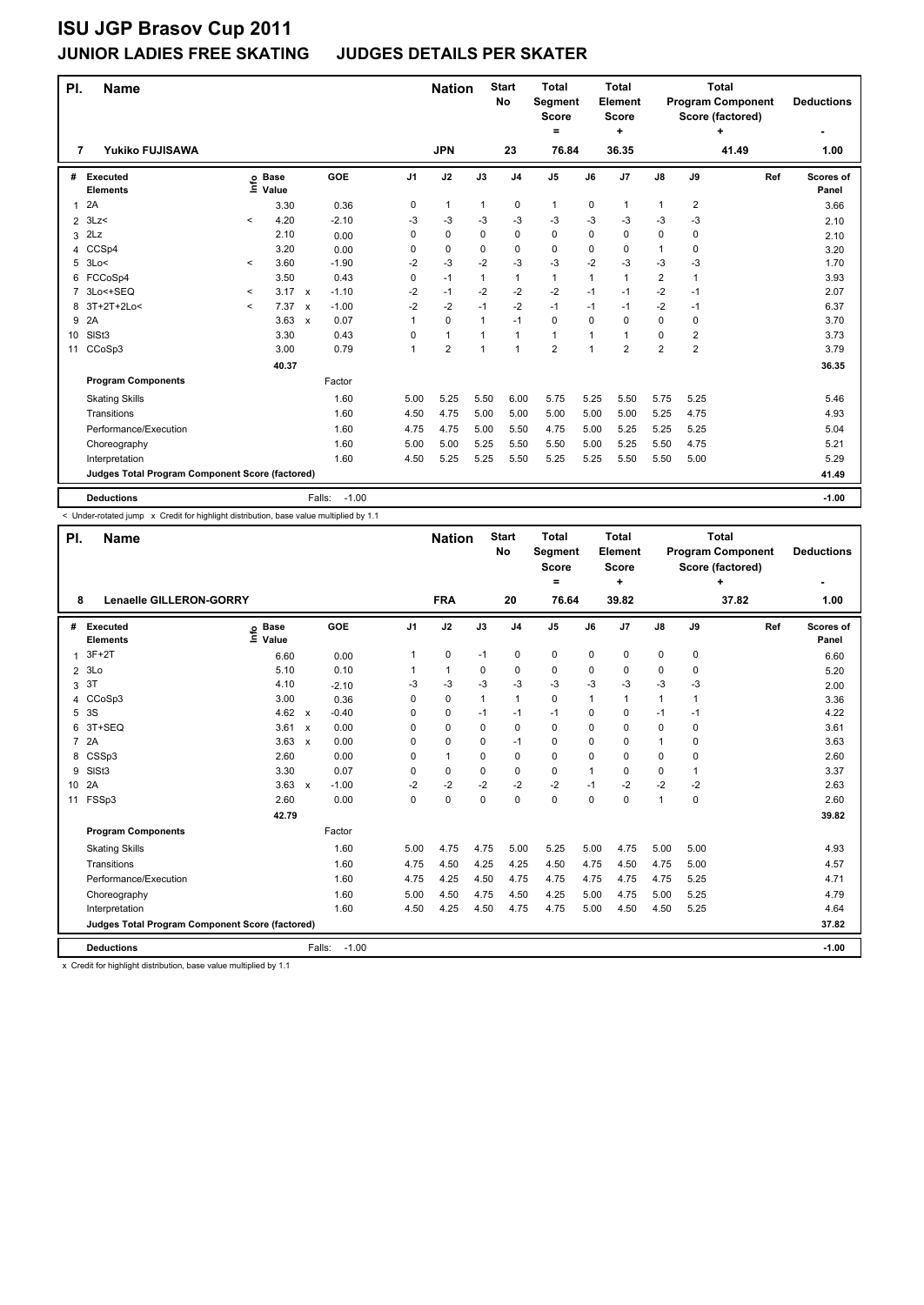## **JUNIOR LADIES FREE SKATING JUDGES DETAILS PER SKATER**

| PI.            | <b>Name</b>                                     |    |                            |                           |                   |                | <b>Nation</b>  |                | <b>Start</b><br>No | <b>Total</b><br>Segment<br><b>Score</b><br>$\equiv$ |          | <b>Total</b><br>Element<br><b>Score</b><br>÷ |      |                | <b>Total</b><br><b>Program Component</b><br>Score (factored)<br>٠ | <b>Deductions</b>  |
|----------------|-------------------------------------------------|----|----------------------------|---------------------------|-------------------|----------------|----------------|----------------|--------------------|-----------------------------------------------------|----------|----------------------------------------------|------|----------------|-------------------------------------------------------------------|--------------------|
| 9              | <b>McKinzie DANIELS</b>                         |    |                            |                           |                   |                | <b>USA</b>     |                | 19                 | 74.05                                               |          | 37.18                                        |      |                | 37.87                                                             | 1.00               |
| #              | Executed<br><b>Elements</b>                     |    | e Base<br>E Value<br>Value |                           | GOE               | J <sub>1</sub> | J2             | J3             | J <sub>4</sub>     | J5                                                  | J6       | J7                                           | J8   | J9             | Ref                                                               | Scores of<br>Panel |
| 1              | 2A                                              |    | 3.30                       |                           | $-0.93$           | $-1$           | $-2$           | $-2$           | $-2$               | $-2$                                                | $-2$     | $-2$                                         | $-2$ | -1             |                                                                   | 2.37               |
| $\overline{2}$ | 2Lz                                             |    | 2.10                       |                           | 0.00              | 1              | 0              | 0              | $\Omega$           | 0                                                   | 0        | 0                                            | 0    | 0              |                                                                   | 2.10               |
| 3              | LSp4                                            |    | 2.70                       |                           | 0.50              | 1              | $\mathbf{1}$   | 1              | $\mathbf{1}$       | 1                                                   | 1        | 1                                            | 1    | 1              |                                                                   | 3.20               |
| 4              | 2F                                              |    | 1.80                       |                           | $-0.90$           | -3             | -3             | $-3$           | $-3$               | $-3$                                                | $-3$     | -3                                           | $-3$ | -3             |                                                                   | 0.90               |
| 5              | 3Lo                                             |    | 5.10                       |                           | 0.30              | 1              | $\mathbf{1}$   | $\mathbf{1}$   | 0                  | 0                                                   | 0        | 0                                            | 1    | 0              |                                                                   | 5.40               |
| 6              | 3T+2T+2Lo                                       |    | 7.92                       | $\mathsf{x}$              | $-0.40$           | $\Omega$       | $-2$           | 0              | $-1$               | $-2$                                                | 0        | 0                                            | 0    | $-1$           |                                                                   | 7.52               |
| 7              | FSSp4                                           |    | 3.00                       |                           | 0.00              | 0              | 0              | 0              | $\mathbf 0$        | 0                                                   | 0        | $\mathbf 0$                                  | 0    | $\mathbf{1}$   |                                                                   | 3.00               |
| 8              | 3S<<                                            | << | 1.43                       | $\mathsf{x}$              | $-0.54$           | $-3$           | $-3$           | $-2$           | $-3$               | $-3$                                                | $-2$     | $-3$                                         | $-3$ | $-2$           |                                                                   | 0.89               |
| 9              | $2A+2T$                                         |    | 5.06                       | $\boldsymbol{\mathsf{x}}$ | 0.14              | 1              | 0              | 1              | $\mathbf 0$        | 0                                                   | 0        | $\mathbf 0$                                  | 1    | 0              |                                                                   | 5.20               |
| 10             | SISt <sub>2</sub>                               |    | 2.60                       |                           | 0.00              | 0              | $-1$           | $\overline{1}$ | $\Omega$           | 0                                                   | $\Omega$ | $\Omega$                                     | 0    | $\Omega$       |                                                                   | 2.60               |
| 11             | CCoSp4                                          |    | 3.50                       |                           | 0.50              | 1              | $\overline{1}$ | 1              | 1                  | 1                                                   | 1        | 1                                            | 1    | $\overline{2}$ |                                                                   | 4.00               |
|                |                                                 |    | 38.51                      |                           |                   |                |                |                |                    |                                                     |          |                                              |      |                |                                                                   | 37.18              |
|                | <b>Program Components</b>                       |    |                            |                           | Factor            |                |                |                |                    |                                                     |          |                                              |      |                |                                                                   |                    |
|                | <b>Skating Skills</b>                           |    |                            |                           | 1.60              | 5.00           | 4.25           | 5.25           | 4.75               | 4.50                                                | 5.00     | 4.50                                         | 5.25 | 5.25           |                                                                   | 4.89               |
|                | Transitions                                     |    |                            |                           | 1.60              | 4.75           | 4.00           | 5.00           | 4.25               | 3.50                                                | 4.50     | 4.00                                         | 4.75 | 5.00           |                                                                   | 4.46               |
|                | Performance/Execution                           |    |                            |                           | 1.60              | 5.00           | 4.50           | 5.00           | 4.75               | 5.00                                                | 4.50     | 4.25                                         | 5.50 | 5.50           |                                                                   | 4.89               |
|                | Choreography                                    |    |                            |                           | 1.60              | 4.75           | 4.50           | 5.25           | 4.50               | 4.00                                                | 4.75     | 4.25                                         | 5.25 | 5.25           |                                                                   | 4.75               |
|                | Interpretation                                  |    |                            |                           | 1.60              | 4.50           | 4.25           | 5.00           | 4.50               | 4.25                                                | 5.00     | 4.50                                         | 5.25 | 5.00           |                                                                   | 4.68               |
|                | Judges Total Program Component Score (factored) |    |                            |                           |                   |                |                |                |                    |                                                     |          |                                              |      |                |                                                                   | 37.87              |
|                | <b>Deductions</b>                               |    |                            |                           | $-1.00$<br>Falls: |                |                |                |                    |                                                     |          |                                              |      |                |                                                                   | $-1.00$            |

<< Downgraded jump x Credit for highlight distribution, base value multiplied by 1.1

| PI.          | <b>Name</b>                                     |         |                            |                           |         |                | <b>Nation</b> |              | <b>Start</b><br>No | <b>Total</b><br>Segment<br><b>Score</b><br>$=$ |              | <b>Total</b><br>Element<br><b>Score</b><br>÷ |               |             | <b>Total</b><br><b>Program Component</b><br>Score (factored)<br>+ | <b>Deductions</b>  |
|--------------|-------------------------------------------------|---------|----------------------------|---------------------------|---------|----------------|---------------|--------------|--------------------|------------------------------------------------|--------------|----------------------------------------------|---------------|-------------|-------------------------------------------------------------------|--------------------|
| 10           | <b>Alexandra KAMIENIECKI</b>                    |         |                            |                           |         |                | POL           |              | 17                 | 70.77                                          |              | 34.89                                        |               |             | 35.88                                                             | 0.00               |
|              | # Executed<br><b>Elements</b>                   |         | e Base<br>E Value<br>Value |                           | GOE     | J <sub>1</sub> | J2            | J3           | J <sub>4</sub>     | J <sub>5</sub>                                 | J6           | J <sub>7</sub>                               | $\mathsf{J}8$ | J9          | Ref                                                               | Scores of<br>Panel |
| $\mathbf{1}$ | 3Lz                                             |         | 6.00                       |                           | 0.20    | 1              | $\mathbf{1}$  | 1            | 0                  | 0                                              | 0            | 0                                            | 0             | 0           |                                                                   | 6.20               |
|              | $2 \t3F<<$                                      | <<      | 1.80                       |                           | $-0.69$ | $-3$           | $-2$          | $-2$         | $-2$               | $-2$                                           | $-2$         | -3                                           | $-3$          | $-2$        |                                                                   | 1.11               |
|              | 3 <sup>1</sup>                                  |         | 0.40                       |                           | $-0.23$ | $-2$           | $-3$          | $-2$         | $-2$               | $-2$                                           | $-2$         | $-3$                                         | $-3$          | $-2$        |                                                                   | 0.17               |
| 4            | CCoSp3                                          |         | 3.00                       |                           | 0.07    | 0              | $\mathbf 0$   | $\mathbf{1}$ | 0                  | 0                                              | $\Omega$     | $\mathbf{1}$                                 | 0             | $\mathbf 0$ |                                                                   | 3.07               |
| 5            | $3T+2T$                                         |         | 5.94                       | $\boldsymbol{\mathsf{x}}$ | $-1.00$ | $-1$           | $-2$          | $-1$         | $-2$               | $-2$                                           | $-1$         | $-1$                                         | $-2$          | $-1$        |                                                                   | 4.94               |
| 6            | 3S                                              |         | 4.62                       | $\boldsymbol{\mathsf{x}}$ | $-1.20$ | $-2$           | $-2$          | $-2$         | $-1$               | $-2$                                           | $-2$         | $-2$                                         | $-1$          | $-1$        |                                                                   | 3.42               |
| 7            | $2A2 + 2T$                                      | $\prec$ | 3.96                       | $\boldsymbol{\mathsf{x}}$ | $-0.71$ | $-2$           | $-2$          | $-1$         | $-2$               | $-1$                                           | $-1$         | $-1$                                         | $-2$          | $-1$        |                                                                   | 3.25               |
| 8            | $3S+2T$                                         |         | 6.05                       | $\boldsymbol{\mathsf{x}}$ | $-0.50$ | $-1$           | $-1$          | $-1$         | 0                  | $-1$                                           | 0            | $-1$                                         | $-1$          | 0           |                                                                   | 5.55               |
| 9            | FSSp1                                           |         | 2.00                       |                           | $-0.13$ | $-1$           | $-1$          | $\Omega$     | $\Omega$           | $-1$                                           | $-1$         | $\Omega$                                     | 0             | $\Omega$    |                                                                   | 1.87               |
|              | 10 SISt3                                        |         | 3.30                       |                           | $-0.10$ | 0              | $-1$          | $\Omega$     | $\Omega$           | $-1$                                           | $\mathbf{1}$ | $\Omega$                                     | 0             | $\Omega$    |                                                                   | 3.20               |
|              | 11 LSp2                                         |         | 1.90                       |                           | 0.21    | 1              | $\mathbf 0$   | $\Omega$     | 1                  | $\Omega$                                       | $\Omega$     | 1                                            | 1             | $\Omega$    |                                                                   | 2.11               |
|              |                                                 |         | 38.97                      |                           |         |                |               |              |                    |                                                |              |                                              |               |             |                                                                   | 34.89              |
|              | <b>Program Components</b>                       |         |                            |                           | Factor  |                |               |              |                    |                                                |              |                                              |               |             |                                                                   |                    |
|              | <b>Skating Skills</b>                           |         |                            |                           | 1.60    | 5.00           | 4.00          | 4.75         | 4.75               | 4.75                                           | 4.75         | 4.25                                         | 5.00          | 4.75        |                                                                   | 4.71               |
|              | Transitions                                     |         |                            |                           | 1.60    | 4.25           | 4.00          | 4.25         | 4.50               | 4.25                                           | 4.50         | 4.00                                         | 4.50          | 4.50        |                                                                   | 4.32               |
|              | Performance/Execution                           |         |                            |                           | 1.60    | 4.50           | 4.00          | 4.25         | 4.75               | 4.25                                           | 4.75         | 4.25                                         | 4.75          | 4.75        |                                                                   | 4.50               |
|              | Choreography                                    |         |                            |                           | 1.60    | 4.50           | 4.25          | 4.50         | 4.50               | 3.75                                           | 4.75         | 4.00                                         | 4.75          | 4.50        |                                                                   | 4.43               |
|              | Interpretation                                  |         |                            |                           | 1.60    | 4.25           | 4.25          | 4.25         | 4.75               | 4.50                                           | 4.75         | 4.25                                         | 4.75          | 4.50        |                                                                   | 4.46               |
|              | Judges Total Program Component Score (factored) |         |                            |                           |         |                |               |              |                    |                                                |              |                                              |               |             |                                                                   | 35.88              |
|              | <b>Deductions</b>                               |         |                            |                           |         |                |               |              |                    |                                                |              |                                              |               |             |                                                                   | 0.00               |

< Under-rotated jump << Downgraded jump x Credit for highlight distribution, base value multiplied by 1.1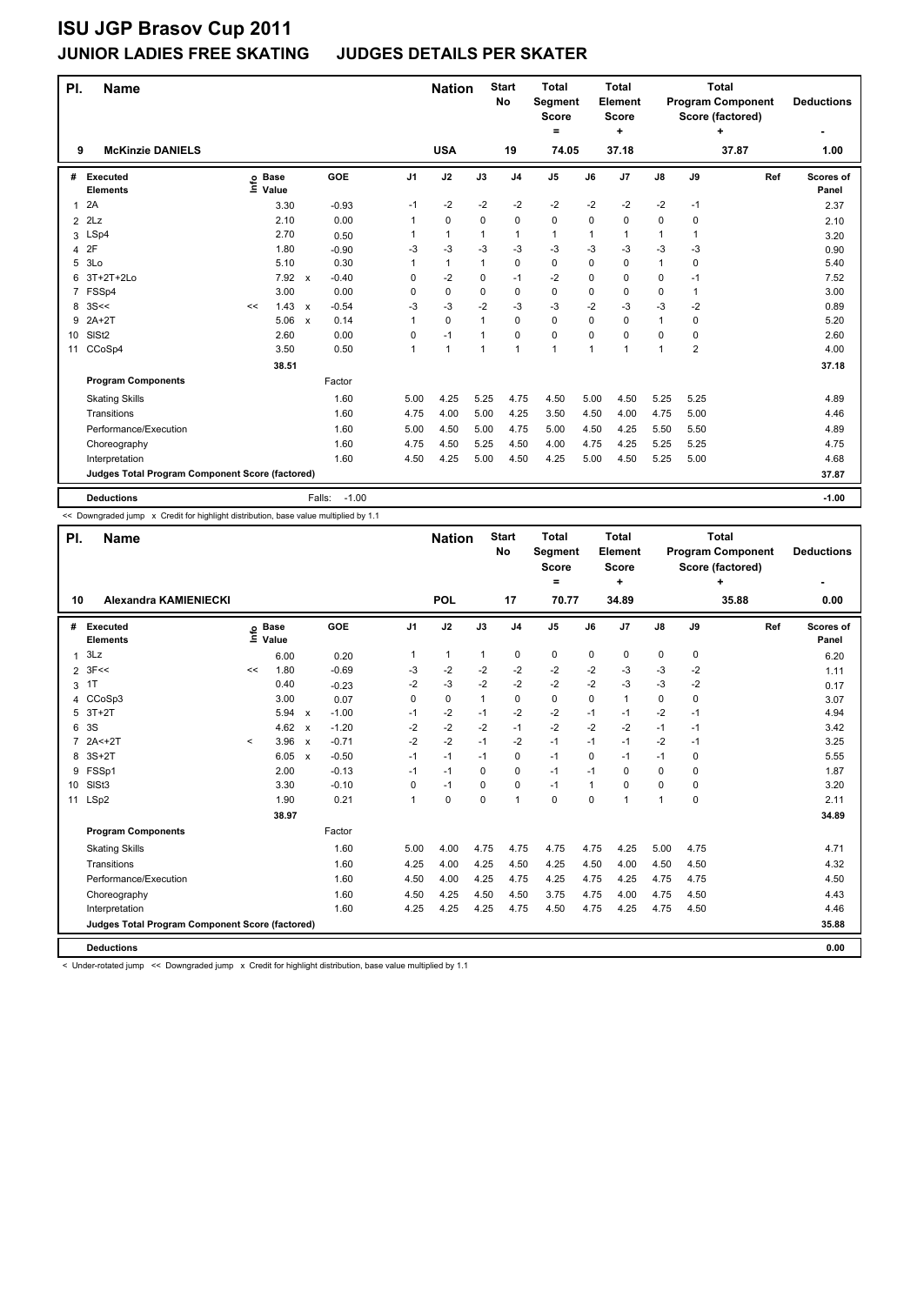## **JUNIOR LADIES FREE SKATING JUDGES DETAILS PER SKATER**

| PI.            | <b>Name</b>                                     |    |                            |              |         |                | <b>Nation</b> |             | <b>Start</b><br><b>No</b> | <b>Total</b><br>Segment<br><b>Score</b><br>$=$ |             | <b>Total</b><br>Element<br><b>Score</b><br>٠ |               |             | <b>Total</b><br><b>Program Component</b><br>Score (factored)<br>٠ | <b>Deductions</b>  |
|----------------|-------------------------------------------------|----|----------------------------|--------------|---------|----------------|---------------|-------------|---------------------------|------------------------------------------------|-------------|----------------------------------------------|---------------|-------------|-------------------------------------------------------------------|--------------------|
| 11             | <b>Sabrina SCHULZ</b>                           |    |                            |              |         |                | <b>AUT</b>    |             | 14                        | 68.57                                          |             | 34.37                                        |               |             | 34.20                                                             | 0.00               |
| #              | <b>Executed</b><br><b>Elements</b>              |    | e Base<br>E Value<br>Value |              | GOE     | J <sub>1</sub> | J2            | J3          | J <sub>4</sub>            | J5                                             | J6          | J7                                           | $\mathsf{J}8$ | J9          | Ref                                                               | Scores of<br>Panel |
| 1              | 3T+2T+1Lo                                       |    | 5.90                       |              | 0.30    | 1              | $\mathbf{1}$  | 1           | 0                         | $\mathbf{1}$                                   | 0           | 0                                            | 0             | 0           |                                                                   | 6.20               |
| $\overline{2}$ | 2Lz                                             |    | 2.10                       |              | 0.04    | 1              | 0             | 0           | $\mathbf 0$               | $\mathbf{1}$                                   | 0           | 0                                            | 0             | 0           |                                                                   | 2.14               |
| 3              | 2S<<                                            | << | 0.40                       |              | $-0.29$ | $-3$           | -3            | $-3$        | $-3$                      | $-3$                                           | $-2$        | $-3$                                         | $-3$          | 0           |                                                                   | 0.11               |
| 4              | $2A+2T$                                         |    | 4.60                       |              | $-0.43$ | $-1$           | $-2$          | $-1$        | $-1$                      | 0                                              | $-1$        | $-1$                                         | 0             | -1          |                                                                   | 4.17               |
| 5              | FSSp4                                           |    | 3.00                       |              | $-0.04$ | $-1$           | $\mathbf 0$   | $\mathbf 0$ | $\mathbf 0$               | $-1$                                           | 0           | $\mathbf 0$                                  | 0             | $\mathbf 0$ |                                                                   | 2.96               |
| 6              | $3T+2T$                                         |    | 5.94                       | $\mathsf{x}$ | $-1.10$ | $-1$           | $-2$          | $-1$        | $-2$                      | $-2$                                           | $-1$        | $-2$                                         | $-2$          | -1          |                                                                   | 4.84               |
| $\overline{7}$ | 2 <sub>LO</sub>                                 |    | 1.98                       | $\mathsf{x}$ | 0.00    | 0              | 0             | 0           | $\mathbf 0$               | 0                                              | 0           | $\mathbf 0$                                  | 0             | 0           |                                                                   | 1.98               |
| 8              | CCoSp4                                          |    | 3.50                       |              | 0.36    | 1              | $\mathbf{1}$  | 0           | 0                         | $\mathbf{1}$                                   | $\mathbf 1$ | 0                                            | $\mathbf{1}$  | 1           |                                                                   | 3.86               |
| 9              | SISt <sub>3</sub>                               |    | 3.30                       |              | 0.21    | 0              | $\mathbf{1}$  | 0           | $\mathbf{1}$              | 1                                              | 1           | 0                                            | 0             | 0           |                                                                   | 3.51               |
| 10             | 2A                                              |    | $3.63 \times$              |              | 0.00    | 0              | 0             | 0           | $\mathbf 0$               | 0                                              | $\Omega$    | 0                                            | 0             | $\Omega$    |                                                                   | 3.63               |
| 11             | CSp1                                            |    | 1.40                       |              | $-0.43$ | $-1$           | $-2$          | $-2$        | $-1$                      | $-2$                                           | 0           | $-1$                                         | $-1$          | $-2$        |                                                                   | 0.97               |
|                |                                                 |    | 35.75                      |              |         |                |               |             |                           |                                                |             |                                              |               |             |                                                                   | 34.37              |
|                | <b>Program Components</b>                       |    |                            |              | Factor  |                |               |             |                           |                                                |             |                                              |               |             |                                                                   |                    |
|                | <b>Skating Skills</b>                           |    |                            |              | 1.60    | 4.50           | 4.50          | 4.50        | 4.50                      | 4.25                                           | 4.25        | 4.25                                         | 4.50          | 4.25        |                                                                   | 4.39               |
|                | Transitions                                     |    |                            |              | 1.60    | 4.75           | 4.25          | 4.25        | 4.25                      | 4.25                                           | 4.00        | 4.00                                         | 4.00          | 4.00        |                                                                   | 4.14               |
|                | Performance/Execution                           |    |                            |              | 1.60    | 4.50           | 4.00          | 4.50        | 4.75                      | 4.00                                           | 4.25        | 4.00                                         | 4.00          | 4.25        |                                                                   | 4.21               |
|                | Choreography                                    |    |                            |              | 1.60    | 4.50           | 4.50          | 4.25        | 4.25                      | 4.75                                           | 4.25        | 4.00                                         | 4.25          | 4.25        |                                                                   | 4.32               |
|                | Interpretation                                  |    |                            |              | 1.60    | 4.25           | 4.25          | 4.50        | 4.50                      | 4.50                                           | 4.25        | 4.25                                         | 4.25          | 4.00        |                                                                   | 4.32               |
|                | Judges Total Program Component Score (factored) |    |                            |              |         |                |               |             |                           |                                                |             |                                              |               |             |                                                                   | 34.20              |
|                | <b>Deductions</b>                               |    |                            |              |         |                |               |             |                           |                                                |             |                                              |               |             |                                                                   | 0.00               |

<< Downgraded jump x Credit for highlight distribution, base value multiplied by 1.1

| PI.            | <b>Name</b>                                     |              |                      |              |         |                | <b>Nation</b> |             | <b>Start</b><br>No | <b>Total</b><br>Segment<br><b>Score</b><br>= |             | Total<br>Element<br><b>Score</b><br>٠ |               |      | Total<br><b>Program Component</b><br>Score (factored)<br>÷ | <b>Deductions</b>  |
|----------------|-------------------------------------------------|--------------|----------------------|--------------|---------|----------------|---------------|-------------|--------------------|----------------------------------------------|-------------|---------------------------------------|---------------|------|------------------------------------------------------------|--------------------|
| $12 \,$        | <b>Pernille SORENSEN</b>                        |              |                      |              |         |                | <b>DEN</b>    |             | 7                  | 67.97                                        |             | 36.73                                 |               |      | 32.24                                                      | 1.00               |
| #              | Executed<br><b>Elements</b>                     | ١nf٥         | <b>Base</b><br>Value |              | GOE     | J <sub>1</sub> | J2            | J3          | J <sub>4</sub>     | J <sub>5</sub>                               | J6          | J7                                    | $\mathsf{J}8$ | J9   | Ref                                                        | Scores of<br>Panel |
| 1              | 2Lz                                             |              | 2.10                 |              | 0.00    | 1              | $\mathbf 0$   | $\mathbf 0$ | $\pmb{0}$          | $\mathbf 0$                                  | 0           | 0                                     | 0             | 0    |                                                            | 2.10               |
| 2              | $3S+2T$                                         |              | 5.50                 |              | 0.20    |                | 0             | 1           | 0                  | $\mathbf{1}$                                 | $\Omega$    | 0                                     | 0             | 0    |                                                            | 5.70               |
| 3              | 2A                                              |              | 3.30                 |              | 0.00    | 0              | 0             | 0           | $-1$               | 0                                            | $\Omega$    | 0                                     | 0             | 0    |                                                            | 3.30               |
| 4              | LSp1                                            |              | 1.50                 |              | 0.00    | 0              | $\Omega$      | $\Omega$    | $\mathbf 0$        | $\Omega$                                     | $\Omega$    | 0                                     | 0             | 0    |                                                            | 1.50               |
| 5              | 3T                                              |              | 4.10                 |              | 0.00    | 0              | $\mathbf 0$   | $\Omega$    | 0                  | $\Omega$                                     | $\Omega$    | 0                                     | 0             | 0    |                                                            | 4.10               |
| 6              | FSSp3                                           |              | 2.60                 |              | 0.00    | 0              | $\mathbf 0$   | 1           | 0                  | $\mathbf 0$                                  | 0           | 0                                     | 0             | 0    |                                                            | 2.60               |
| $\overline{7}$ | 3Lo<                                            | $\checkmark$ | 3.96                 | $\mathbf{x}$ | $-2.10$ | $-3$           | $-3$          | $-3$        | $-3$               | $-3$                                         | $-3$        | $-3$                                  | $-3$          | $-3$ |                                                            | 1.86               |
| 8              | CiSt1                                           |              | 1.80                 |              | 0.07    | 1              | $\mathbf 0$   | $\Omega$    | 0                  | 0                                            | $\mathbf 1$ | 0                                     | 0             | 0    |                                                            | 1.87               |
| 9              | 3S+2T+2Lo                                       |              | 8.03                 | $\mathsf{x}$ | $-1.10$ | $-2$           | $-2$          | $-1$        | $-2$               | $-2$                                         | $-1$        | $-1$                                  | $-2$          | $-1$ |                                                            | 6.93               |
| 10             | $2A+2T$                                         |              | 5.06                 | $\mathbf{x}$ | $-0.79$ | $-2$           | $-1$          | $-2$        | $-2$               | $-2$                                         | $-1$        | $-2$                                  | $-1$          | $-1$ |                                                            | 4.27               |
| 11             | CCoSp2                                          |              | 2.50                 |              | 0.00    | $\Omega$       | $\mathbf 0$   | $\Omega$    | 0                  | $\mathbf 0$                                  | $\Omega$    | 0                                     | 0             | 0    |                                                            | 2.50               |
|                |                                                 |              | 40.45                |              |         |                |               |             |                    |                                              |             |                                       |               |      |                                                            | 36.73              |
|                | <b>Program Components</b>                       |              |                      |              | Factor  |                |               |             |                    |                                              |             |                                       |               |      |                                                            |                    |
|                | <b>Skating Skills</b>                           |              |                      |              | 1.60    | 4.50           | 3.25          | 4.00        | 4.50               | 4.50                                         | 4.25        | 3.75                                  | 4.50          | 4.25 |                                                            | 4.25               |
|                | Transitions                                     |              |                      |              | 1.60    | 4.75           | 3.00          | 3.50        | 3.50               | 4.00                                         | 4.00        | 3.50                                  | 4.00          | 3.75 |                                                            | 3.75               |
|                | Performance/Execution                           |              |                      |              | 1.60    | 4.50           | 3.25          | 4.00        | 4.00               | 4.50                                         | 4.00        | 3.75                                  | 4.25          | 4.25 |                                                            | 4.11               |
|                | Choreography                                    |              |                      |              | 1.60    | 4.25           | 3.50          | 3.75        | 4.00               | 4.25                                         | 4.25        | 3.75                                  | 4.25          | 4.00 |                                                            | 4.04               |
|                | Interpretation                                  |              |                      |              | 1.60    | 4.50           | 3.50          | 3.75        | 4.00               | 4.00                                         | 4.25        | 3.75                                  | 4.25          | 4.00 |                                                            | 4.00               |
|                | Judges Total Program Component Score (factored) |              |                      |              |         |                |               |             |                    |                                              |             |                                       |               |      |                                                            | 32.24              |
|                | <b>Deductions</b>                               |              |                      | Falls:       | $-1.00$ |                |               |             |                    |                                              |             |                                       |               |      |                                                            | $-1.00$            |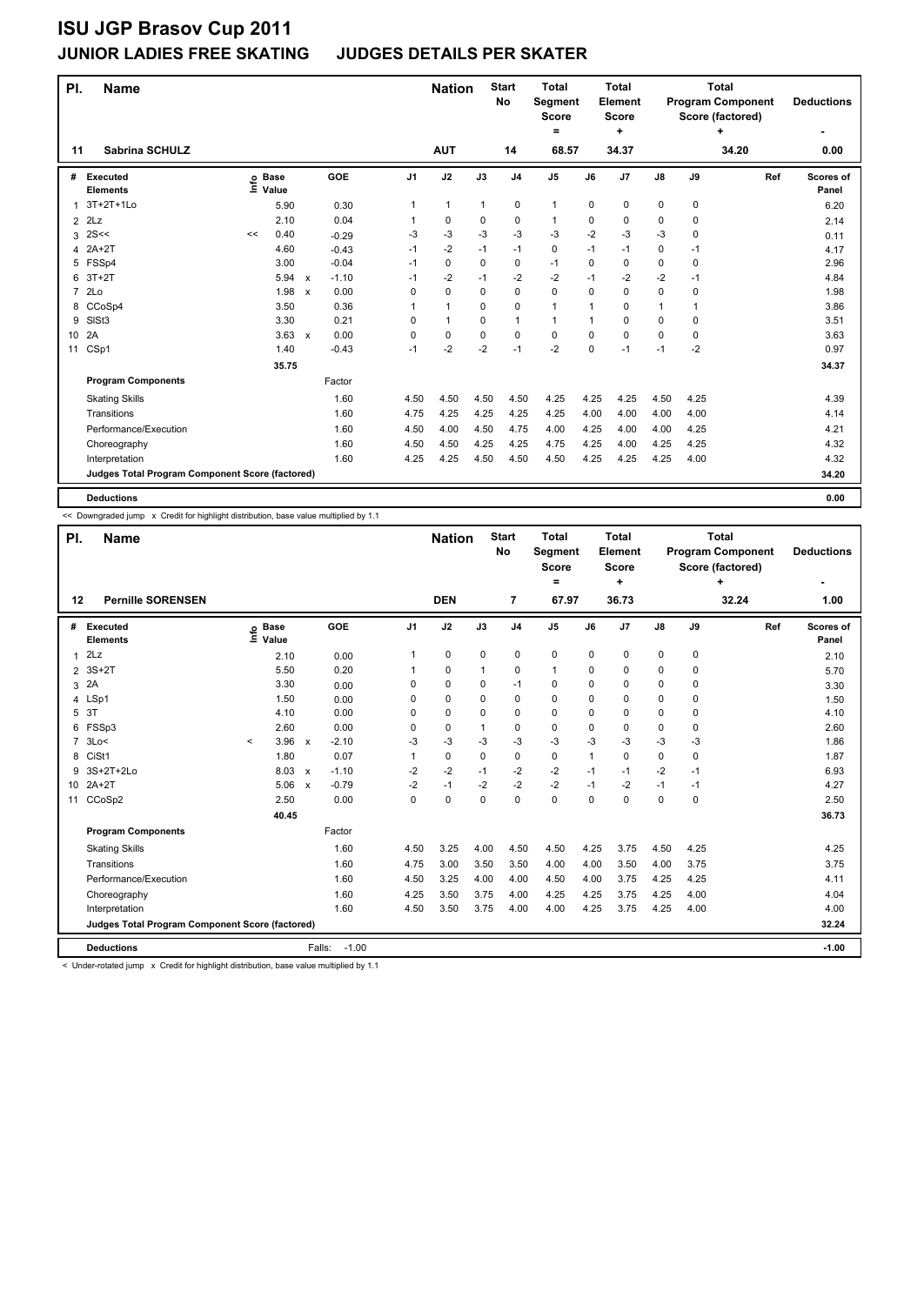## **JUNIOR LADIES FREE SKATING JUDGES DETAILS PER SKATER**

| PI.            | <b>Name</b>                                     |              |                            |                           |                   |                | <b>Nation</b> |              | <b>Start</b><br>No | <b>Total</b><br>Segment<br><b>Score</b><br>$\equiv$ |          | <b>Total</b><br>Element<br><b>Score</b><br>٠ |               |              | <b>Total</b><br><b>Program Component</b><br>Score (factored)<br>÷ | <b>Deductions</b>  |
|----------------|-------------------------------------------------|--------------|----------------------------|---------------------------|-------------------|----------------|---------------|--------------|--------------------|-----------------------------------------------------|----------|----------------------------------------------|---------------|--------------|-------------------------------------------------------------------|--------------------|
| 13             | <b>Micol CRISTINI</b>                           |              |                            |                           |                   |                | <b>ITA</b>    |              | 16                 | 67.78                                               |          | 33.68                                        |               |              | 36.10                                                             | 2.00               |
| #              | Executed<br><b>Elements</b>                     |              | e Base<br>E Value<br>Value |                           | GOE               | J <sub>1</sub> | J2            | J3           | J <sub>4</sub>     | J <sub>5</sub>                                      | J6       | J <sub>7</sub>                               | $\mathsf{J}8$ | J9           | Ref                                                               | Scores of<br>Panel |
| $\mathbf{1}$   | CCoSp4                                          |              | 3.50                       |                           | 0.29              | 0              | 0             | 1            | 0                  | 1                                                   | 1        | -1                                           | 0             | $\mathbf{1}$ |                                                                   | 3.79               |
| $\overline{2}$ | 3S                                              |              | 4.20                       |                           | 0.00              | 0              | 0             | 0            | $\mathbf 0$        | 0                                                   | 0        | 0                                            | 1             | 0            |                                                                   | 4.20               |
| 3              | 2A                                              |              | 3.30                       |                           | 0.14              | 1              | 0             | 0            | $\mathbf 0$        | 0                                                   | $\Omega$ | $\mathbf 0$                                  | 1             | 1            |                                                                   | 3.44               |
| 4              | 2Lo                                             |              | 1.80                       |                           | 0.04              | 0              | $\mathbf{1}$  | $\mathbf{1}$ | $\mathbf 0$        | 0                                                   | $\Omega$ | 0                                            | 0             | 0            |                                                                   | 1.84               |
| 5              | $3T+2T$                                         |              | 5.40                       |                           | 0.10              | 1              | 0             | 1            | $\mathbf 0$        | 0                                                   | 0        | 0                                            | 0             | 0            |                                                                   | 5.50               |
| 6              | FSSp3                                           |              | 2.60                       |                           | 0.14              | 0              | $\mathbf{1}$  | 0            | $\mathbf 0$        | $\mathbf{1}$                                        | 1        | $\Omega$                                     | 0             | $\Omega$     |                                                                   | 2.74               |
| 7              | 2A+2T+2T                                        |              | 6.49                       | $\boldsymbol{\mathsf{x}}$ | $-0.43$           | $-1$           | $-1$          | $-1$         | $-1$               | $-1$                                                | $-1$     | 0                                            | 0             | $-1$         |                                                                   | 6.06               |
| 8              | 3S<+SEQ                                         | $\checkmark$ | 2.55                       | $\boldsymbol{\mathsf{x}}$ | $-2.10$           | $-3$           | -3            | $-3$         | $-3$               | $-3$                                                | $-3$     | $-3$                                         | $-3$          | -3           |                                                                   | 0.45               |
| 9              | 3T<                                             | $\prec$      | 3.19                       | $\mathsf{x}$              | $-2.10$           | $-3$           | -3            | $-3$         | $-3$               | $-3$                                                | $-3$     | $-3$                                         | $-3$          | $-3$         |                                                                   | 1.09               |
| 10             | CSSp3                                           |              | 2.60                       |                           | 0.14              | $\Omega$       | $\mathbf{1}$  | $\mathbf{1}$ | $\Omega$           | 0                                                   | $\Omega$ | $\Omega$                                     | 1             | $\Omega$     |                                                                   | 2.74               |
| 11             | SISt1                                           |              | 1.80                       |                           | 0.03              | 1              | 0             | 0            | $\mathbf 0$        | $-1$                                                | 1        | 0                                            | $-1$          | 0            |                                                                   | 1.83               |
|                |                                                 |              | 37.43                      |                           |                   |                |               |              |                    |                                                     |          |                                              |               |              |                                                                   | 33.68              |
|                | <b>Program Components</b>                       |              |                            |                           | Factor            |                |               |              |                    |                                                     |          |                                              |               |              |                                                                   |                    |
|                | <b>Skating Skills</b>                           |              |                            |                           | 1.60              | 5.00           | 4.00          | 4.75         | 5.00               | 4.75                                                | 5.00     | 4.50                                         | 5.00          | 4.75         |                                                                   | 4.82               |
|                | Transitions                                     |              |                            |                           | 1.60              | 4.50           | 4.00          | 4.50         | 4.00               | 4.00                                                | 4.50     | 4.00                                         | 4.50          | 4.25         |                                                                   | 4.25               |
|                | Performance/Execution                           |              |                            |                           | 1.60              | 4.75           | 4.00          | 4.50         | 5.00               | 4.00                                                | 4.75     | 4.25                                         | 4.50          | 4.50         |                                                                   | 4.46               |
|                | Choreography                                    |              |                            |                           | 1.60              | 4.75           | 4.00          | 4.75         | 4.50               | 4.50                                                | 4.75     | 4.25                                         | 4.75          | 4.50         |                                                                   | 4.57               |
|                | Interpretation                                  |              |                            |                           | 1.60              | 4.25           | 4.00          | 4.50         | 4.75               | 4.25                                                | 4.75     | 4.50                                         | 4.50          | 4.50         |                                                                   | 4.46               |
|                | Judges Total Program Component Score (factored) |              |                            |                           |                   |                |               |              |                    |                                                     |          |                                              |               |              |                                                                   | 36.10              |
|                | <b>Deductions</b>                               |              |                            |                           | $-2.00$<br>Falls: |                |               |              |                    |                                                     |          |                                              |               |              |                                                                   | $-2.00$            |

< Under-rotated jump x Credit for highlight distribution, base value multiplied by 1.1

| PI.          | <b>Name</b>                                     |    |                            |                           |                   |                | <b>Nation</b> |          | <b>Start</b><br>No | <b>Total</b><br>Segment<br><b>Score</b><br>$\equiv$ |                | <b>Total</b><br>Element<br><b>Score</b><br>÷ |               |                | <b>Total</b><br><b>Program Component</b><br>Score (factored)<br>+ | <b>Deductions</b>  |
|--------------|-------------------------------------------------|----|----------------------------|---------------------------|-------------------|----------------|---------------|----------|--------------------|-----------------------------------------------------|----------------|----------------------------------------------|---------------|----------------|-------------------------------------------------------------------|--------------------|
| 14           | <b>Diana ZANTA</b>                              |    |                            |                           |                   |                | SUI           |          | 10                 | 65.43                                               |                | 33.96                                        |               |                | 32.47                                                             | 1.00               |
|              | # Executed<br><b>Elements</b>                   |    | e Base<br>E Value<br>Value |                           | GOE               | J <sub>1</sub> | J2            | J3       | J <sub>4</sub>     | J <sub>5</sub>                                      | J6             | J <sub>7</sub>                               | $\mathsf{J}8$ | J9             | Ref                                                               | Scores of<br>Panel |
| $\mathbf{1}$ | 2A                                              |    | 3.30                       |                           | $-1.14$           | $-1$           | $-3$          | $-2$     | $-2$               | $-3$                                                | $-1$           | $-3$                                         | $-3$          | $-2$           |                                                                   | 2.16               |
|              | $2$ $2$ Lz                                      |    | 2.10                       |                           | 0.17              |                | 1             | 1        | 0                  | 1                                                   | 0              | 0                                            | 0             | $\mathbf{1}$   |                                                                   | 2.27               |
| 3            | 2A                                              |    | 3.30                       |                           | $-1.50$           | $-3$           | $-3$          | $-3$     | $-3$               | $-3$                                                | $-3$           | $-3$                                         | $-3$          | -3             |                                                                   | 1.80               |
| 4            | CCSp4                                           |    | 3.20                       |                           | 0.50              |                | $\mathbf{1}$  | 1        | 1                  | $\mathbf{1}$                                        | 1              | $\mathbf{1}$                                 | $\mathbf{1}$  | $\overline{2}$ |                                                                   | 3.70               |
| 5            | 3T<<                                            | << | 1.30                       |                           | $-0.60$           | $-3$           | $-3$          | $-3$     | $-3$               | $-3$                                                | $-2$           | $-3$                                         | $-3$          | $-3$           |                                                                   | 0.70               |
| 6            | $2F+2Lo$                                        |    | 3.96                       | $\mathsf{x}$              | 0.00              | 0              | $\Omega$      | $\Omega$ | $\Omega$           | $\Omega$                                            | 0              | $\Omega$                                     | 0             | $\Omega$       |                                                                   | 3.96               |
|              | 2Lz+2Lo+2Lo                                     |    | 6.27                       | $\boldsymbol{\mathsf{x}}$ | 0.04              |                | $-1$          | 1        | $\Omega$           | $\Omega$                                            | $\Omega$       | $\Omega$                                     | 0             | $\Omega$       |                                                                   | 6.31               |
| 8            | SISt <sub>2</sub>                               |    | 2.60                       |                           | 0.07              | 0              | 0             | 0        | 0                  | 0                                                   | 1              | 0                                            | 0             | 1              |                                                                   | 2.67               |
| 9            | 2Lz+2Lo                                         |    | 4.29                       | $\mathsf{x}$              | $-0.39$           | $-1$           | $-2$          | $-1$     | $-2$               | $-2$                                                | $-1$           | $-1$                                         | 0             | $-1$           |                                                                   | 3.90               |
|              | 10 FCCoSp2                                      |    | 2.50                       |                           | $-0.01$           | $-1$           | $-2$          | $\Omega$ | $\Omega$           | $\mathbf{1}$                                        | $\mathbf{1}$   | $-1$                                         | 0             | $\mathbf 0$    |                                                                   | 2.49               |
|              | 11 CCoSp4                                       |    | 3.50                       |                           | 0.50              | 1              | $\mathbf 0$   | 1        | 1                  | 1                                                   | $\overline{1}$ | 1                                            | 1             | 1              |                                                                   | 4.00               |
|              |                                                 |    | 36.32                      |                           |                   |                |               |          |                    |                                                     |                |                                              |               |                |                                                                   | 33.96              |
|              | <b>Program Components</b>                       |    |                            |                           | Factor            |                |               |          |                    |                                                     |                |                                              |               |                |                                                                   |                    |
|              | <b>Skating Skills</b>                           |    |                            |                           | 1.60              | 4.00           | 3.25          | 4.25     | 4.50               | 4.25                                                | 4.25           | 4.25                                         | 4.00          | 4.50           |                                                                   | 4.21               |
|              | Transitions                                     |    |                            |                           | 1.60              | 3.50           | 3.25          | 3.75     | 4.00               | 4.00                                                | 4.00           | 3.75                                         | 4.00          | 4.00           |                                                                   | 3.86               |
|              | Performance/Execution                           |    |                            |                           | 1.60              | 3.75           | 3.25          | 4.00     | 4.25               | 4.50                                                | 4.00           | 4.25                                         | 4.00          | 4.25           |                                                                   | 4.07               |
|              | Choreography                                    |    |                            |                           | 1.60              | 3.50           | 3.50          | 4.25     | 4.25               | 4.00                                                | 4.00           | 4.00                                         | 4.25          | 4.25           |                                                                   | 4.04               |
|              | Interpretation                                  |    |                            |                           | 1.60              | 3.25           | 3.50          | 4.25     | 4.50               | 4.25                                                | 4.25           | 4.25                                         | 4.25          | 4.00           |                                                                   | 4.11               |
|              | Judges Total Program Component Score (factored) |    |                            |                           |                   |                |               |          |                    |                                                     |                |                                              |               |                |                                                                   | 32.47              |
|              | <b>Deductions</b>                               |    |                            |                           | $-1.00$<br>Falls: |                |               |          |                    |                                                     |                |                                              |               |                |                                                                   | $-1.00$            |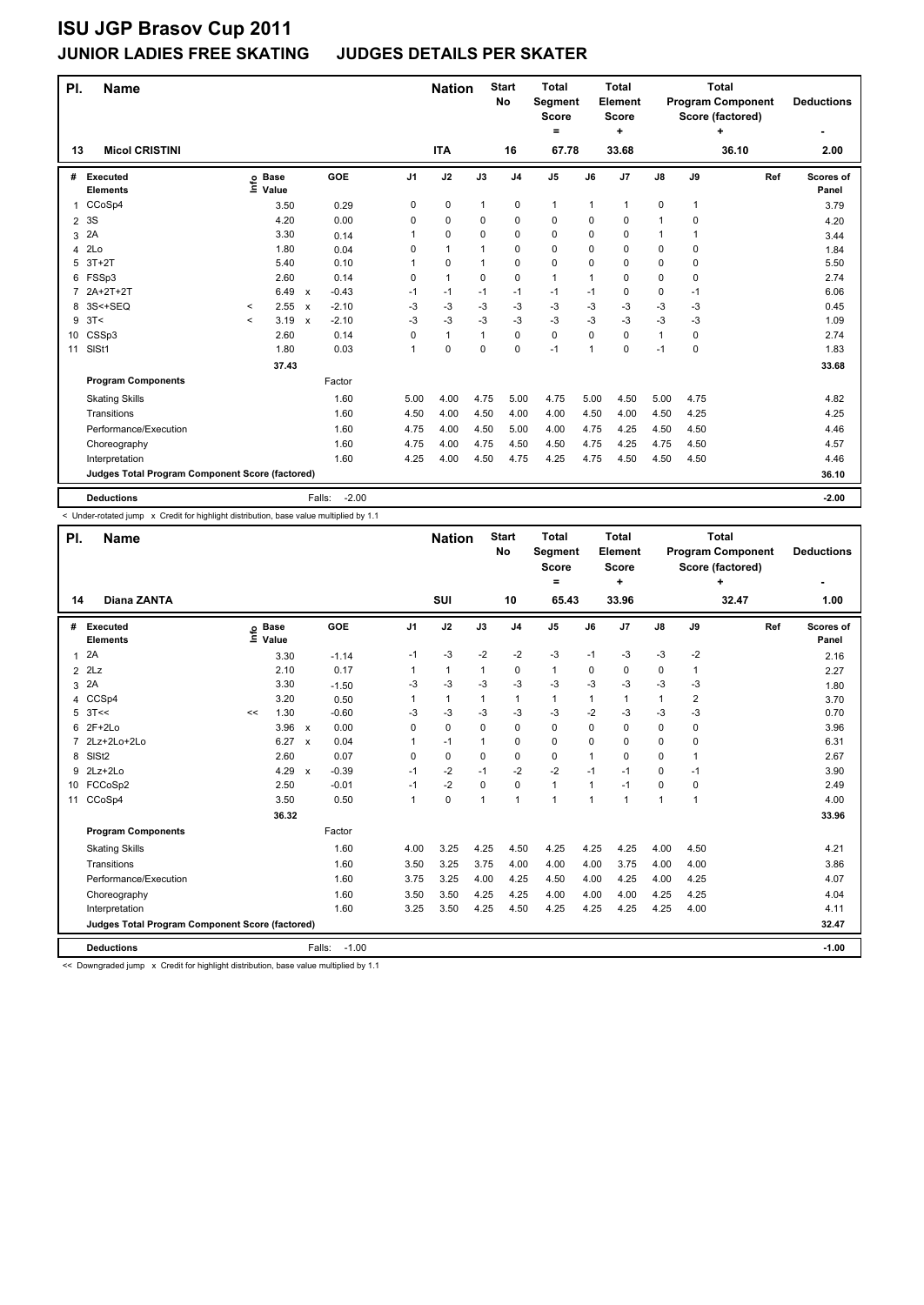## **JUNIOR LADIES FREE SKATING JUDGES DETAILS PER SKATER**

| PI.             | <b>Name</b>                                     |                            |              |         |                | <b>Nation</b>  |              | <b>Start</b><br>No | <b>Total</b><br>Segment<br><b>Score</b><br>۰ |             | <b>Total</b><br>Element<br><b>Score</b><br>÷ |               |             | <b>Total</b><br><b>Program Component</b><br>Score (factored)<br>٠ | <b>Deductions</b>  |
|-----------------|-------------------------------------------------|----------------------------|--------------|---------|----------------|----------------|--------------|--------------------|----------------------------------------------|-------------|----------------------------------------------|---------------|-------------|-------------------------------------------------------------------|--------------------|
| 15              | <b>Melanie SWANG</b>                            |                            |              |         |                | <b>THA</b>     |              | 15                 | 65.11                                        |             | 34.01                                        |               |             | 31.10                                                             | 0.00               |
| #               | Executed<br><b>Elements</b>                     | e Base<br>E Value<br>Value |              | GOE     | J <sub>1</sub> | J2             | J3           | J <sub>4</sub>     | J <sub>5</sub>                               | J6          | J <sub>7</sub>                               | $\mathsf{J}8$ | J9          | Ref                                                               | Scores of<br>Panel |
| 1               | 2Lz+2Lo+2Lo                                     | 5.70                       |              | $-0.04$ | 0              | 0              | 0            | $-1$               | $-1$                                         | 0           | 0                                            | 0             | 0           |                                                                   | 5.66               |
|                 | 2 2Lo+2Lo                                       | 3.60                       |              | 0.04    | 1              | 0              | 0            | $\Omega$           | 0                                            | 0           | 0                                            | 1             | $\Omega$    |                                                                   | 3.64               |
| 3               | $2F+2Lo$                                        | 3.60                       |              | 0.00    | $\Omega$       | 0              | 0            | $\mathbf 0$        | 0                                            | $\Omega$    | 0                                            | $\Omega$      | 0           |                                                                   | 3.60               |
| 4               | CSSp4                                           | 3.00                       |              | 0.14    | 0              | $\mathbf{1}$   | $\mathbf{1}$ | $\mathbf 0$        | 0                                            | $\Omega$    | 0                                            | 1             | 0           |                                                                   | 3.14               |
| 5               | 1A                                              | 1.10                       |              | 0.00    | $\Omega$       | 0              | 0            | $\mathbf 0$        | 0                                            | 0           | 0                                            | 0             | 0           |                                                                   | 1.10               |
| 6               | 2F                                              | 1.98                       | $\mathsf{x}$ | 0.00    | 1              | 0              | 0            | $\mathbf 0$        | 0                                            | 0           | $\Omega$                                     | 0             | 0           |                                                                   | 1.98               |
| 7               | CCoSp4                                          | 3.50                       |              | 0.29    | $\Omega$       | $\mathbf{1}$   | $\mathbf{1}$ | $\mathbf 0$        | 0                                            | $\mathbf 1$ | 1                                            | 1             | 0           |                                                                   | 3.79               |
| 8               | SISt <sub>3</sub>                               | 3.30                       |              | 0.00    | 0              | 0              | $\Omega$     | $\Omega$           | 0                                            | $\Omega$    | 0                                            | 0             | $\Omega$    |                                                                   | 3.30               |
| 9               | 2F                                              | 1.98                       | $\mathsf{x}$ | $-0.26$ | $-1$           | $-1$           | $-1$         | $-1$               | $-1$                                         | $\Omega$    | $-1$                                         | 0             | $-1$        |                                                                   | 1.72               |
| 10 <sup>1</sup> | 2Lz                                             | 2.31                       | $\mathsf{x}$ | $-0.09$ | $\Omega$       | 0              | $-1$         | $-1$               | $-1$                                         | 0           | $\Omega$                                     | 0             | 0           |                                                                   | 2.22               |
| 11              | FCCoSp4                                         | 3.50                       |              | 0.36    | 1              | $\overline{1}$ | $\Omega$     | $\overline{1}$     | $\Omega$                                     | 1           | 1                                            | 1             | $\mathbf 0$ |                                                                   | 3.86               |
|                 |                                                 | 33.57                      |              |         |                |                |              |                    |                                              |             |                                              |               |             |                                                                   | 34.01              |
|                 | <b>Program Components</b>                       |                            |              | Factor  |                |                |              |                    |                                              |             |                                              |               |             |                                                                   |                    |
|                 | <b>Skating Skills</b>                           |                            |              | 1.60    | 4.25           | 4.00           | 3.75         | 4.00               | 3.50                                         | 3.75        | 3.75                                         | 3.75          | 4.00        |                                                                   | 3.86               |
|                 | Transitions                                     |                            |              | 1.60    | 3.50           | 3.75           | 3.50         | 3.75               | 2.75                                         | 3.50        | 3.50                                         | 3.75          | 4.50        |                                                                   | 3.61               |
|                 | Performance/Execution                           |                            |              | 1.60    | 4.00           | 3.75           | 4.00         | 4.25               | 3.00                                         | 3.75        | 3.75                                         | 4.25          | 4.25        |                                                                   | 3.96               |
|                 | Choreography                                    |                            |              | 1.60    | 4.25           | 4.00           | 4.00         | 4.00               | 3.00                                         | 3.75        | 3.75                                         | 4.25          | 4.25        |                                                                   | 4.00               |
|                 | Interpretation                                  |                            |              | 1.60    | 4.00           | 4.00           | 4.00         | 4.00               | 2.50                                         | 3.75        | 4.00                                         | 4.25          | 4.25        |                                                                   | 4.00               |
|                 | Judges Total Program Component Score (factored) |                            |              |         |                |                |              |                    |                                              |             |                                              |               |             |                                                                   | 31.10              |
|                 | <b>Deductions</b>                               |                            |              |         |                |                |              |                    |                                              |             |                                              |               |             |                                                                   | 0.00               |

x Credit for highlight distribution, base value multiplied by 1.1

| PI.            | <b>Name</b>                                     |         |                            |                         |                | <b>Nation</b> |             | <b>Start</b><br>No | <b>Total</b><br>Segment<br><b>Score</b><br>$=$ |              | <b>Total</b><br>Element<br><b>Score</b><br>÷ |               |              | <b>Total</b><br><b>Program Component</b><br>Score (factored)<br>4 | <b>Deductions</b>  |
|----------------|-------------------------------------------------|---------|----------------------------|-------------------------|----------------|---------------|-------------|--------------------|------------------------------------------------|--------------|----------------------------------------------|---------------|--------------|-------------------------------------------------------------------|--------------------|
| 16             | <b>Melisa Sema ATIK</b>                         |         |                            |                         |                | <b>TUR</b>    |             | 9                  | 62.40                                          |              | 31.18                                        |               |              | 32.22                                                             | 1.00               |
|                | # Executed<br><b>Elements</b>                   |         | e Base<br>E Value<br>Value | GOE                     | J <sub>1</sub> | J2            | J3          | J <sub>4</sub>     | J <sub>5</sub>                                 | J6           | J7                                           | $\mathsf{J}8$ | J9           | Ref                                                               | Scores of<br>Panel |
| 1              | 2Lz                                             |         | 2.10                       | 0.21                    | 1              | $\mathbf{1}$  | 1           | 0                  | 1                                              | $\mathbf 0$  | $\pmb{0}$                                    | $\mathbf{1}$  | $\mathbf{1}$ |                                                                   | 2.31               |
|                | $2 \t3Lo <<$                                    | <<      | 1.80                       | $-0.90$                 | -3             | $-3$          | -3          | $-3$               | $-3$                                           | -3           | -3                                           | $-3$          | $-3$         |                                                                   | 0.90               |
|                | 3 FCSSp4                                        |         | 3.00                       | 0.07                    | 0              | $\mathbf{1}$  | 0           | $\mathbf 0$        | $\mathbf{1}$                                   | $\Omega$     | $\mathbf 0$                                  | $\Omega$      | 0            |                                                                   | 3.07               |
| 4              | $2F+2Lo$                                        |         | 3.60                       | 0.13                    |                | $\mathbf{1}$  | $\Omega$    | $\mathbf 0$        | 1                                              | $\Omega$     | $\Omega$                                     | $\mathbf{1}$  | 0            |                                                                   | 3.73               |
|                | $5$ $2Lz$                                       |         | 2.10                       | 0.09                    |                | $\mathbf{1}$  | $\Omega$    | $\mathbf 0$        | $\mathbf{1}$                                   | $\Omega$     | $\Omega$                                     | 0             | 0            |                                                                   | 2.19               |
| 6              | SISt <sub>3</sub>                               |         | 3.30                       | 0.00                    | 0              | $\mathbf 0$   | $\mathbf 0$ | $\mathbf 0$        | 0                                              | $\mathbf{1}$ | 0                                            | 0             | 0            |                                                                   | 3.30               |
| $\overline{7}$ | 2A<                                             | $\prec$ | 2.53                       | $-0.64$<br>$\mathsf{x}$ | $-2$           | $-1$          | $-1$        | $-3$               | $-1$                                           | $-1$         | $-1$                                         | $-2$          | $-1$         |                                                                   | 1.89               |
| 8              | FCCoSp3                                         |         | 3.00                       | 0.07                    | $\Omega$       | $\mathbf{1}$  | 1           | $\mathbf 0$        | 0                                              | $\Omega$     | $\mathbf 0$                                  | 0             | $\Omega$     |                                                                   | 3.07               |
| 9              | 2Lz                                             |         | 2.31                       | $-0.30$<br>$\mathsf{x}$ | $-1$           | $-1$          | $-1$        | $-1$               | $-1$                                           | $-1$         | $-1$                                         | $-1$          | $-1$         |                                                                   | 2.01               |
| 10             | 2Lz+2Lo+2Lo                                     |         | 6.27                       | $-0.56$<br>$\mathsf{x}$ | $-2$           | $-1$          | $-1$        | $-2$               | $-2$                                           | $-2$         | $-2$                                         | $-3$          | $-2$         |                                                                   | 5.71               |
|                | 11 CCoSp3                                       |         | 3.00                       |                         | 0.00<br>0      | $\Omega$      | $\Omega$    | $\Omega$           | $\Omega$                                       | $\Omega$     | $\Omega$                                     | 0             | $\Omega$     |                                                                   | 3.00               |
|                |                                                 |         | 33.01                      |                         |                |               |             |                    |                                                |              |                                              |               |              |                                                                   | 31.18              |
|                | <b>Program Components</b>                       |         |                            | Factor                  |                |               |             |                    |                                                |              |                                              |               |              |                                                                   |                    |
|                | <b>Skating Skills</b>                           |         |                            |                         | 1.60<br>3.75   | 4.25          | 4.25        | 4.25               | 4.50                                           | 4.00         | 4.00                                         | 3.50          | 4.00         |                                                                   | 4.07               |
|                | Transitions                                     |         |                            |                         | 1.60<br>3.50   | 4.25          | 3.75        | 3.75               | 4.25                                           | 3.75         | 3.75                                         | 3.50          | 4.00         |                                                                   | 3.82               |
|                | Performance/Execution                           |         |                            |                         | 1.60<br>3.75   | 4.50          | 4.25        | 4.00               | 4.75                                           | 3.75         | 4.00                                         | 4.00          | 4.00         |                                                                   | 4.07               |
|                | Choreography                                    |         |                            |                         | 1.60<br>3.50   | 4.50          | 4.00        | 4.00               | 3.75                                           | 4.00         | 4.00                                         | 4.00          | 4.25         |                                                                   | 4.00               |
|                | Interpretation                                  |         |                            |                         | 1.60<br>3.25   | 4.50          | 4.25        | 4.25               | 4.50                                           | 4.00         | 4.00                                         | 4.00          | 4.25         |                                                                   | 4.18               |
|                | Judges Total Program Component Score (factored) |         |                            |                         |                |               |             |                    |                                                |              |                                              |               |              |                                                                   | 32.22              |
|                | <b>Deductions</b>                               |         |                            | Falls:                  | $-1.00$        |               |             |                    |                                                |              |                                              |               |              |                                                                   | $-1.00$            |

< Under-rotated jump << Downgraded jump x Credit for highlight distribution, base value multiplied by 1.1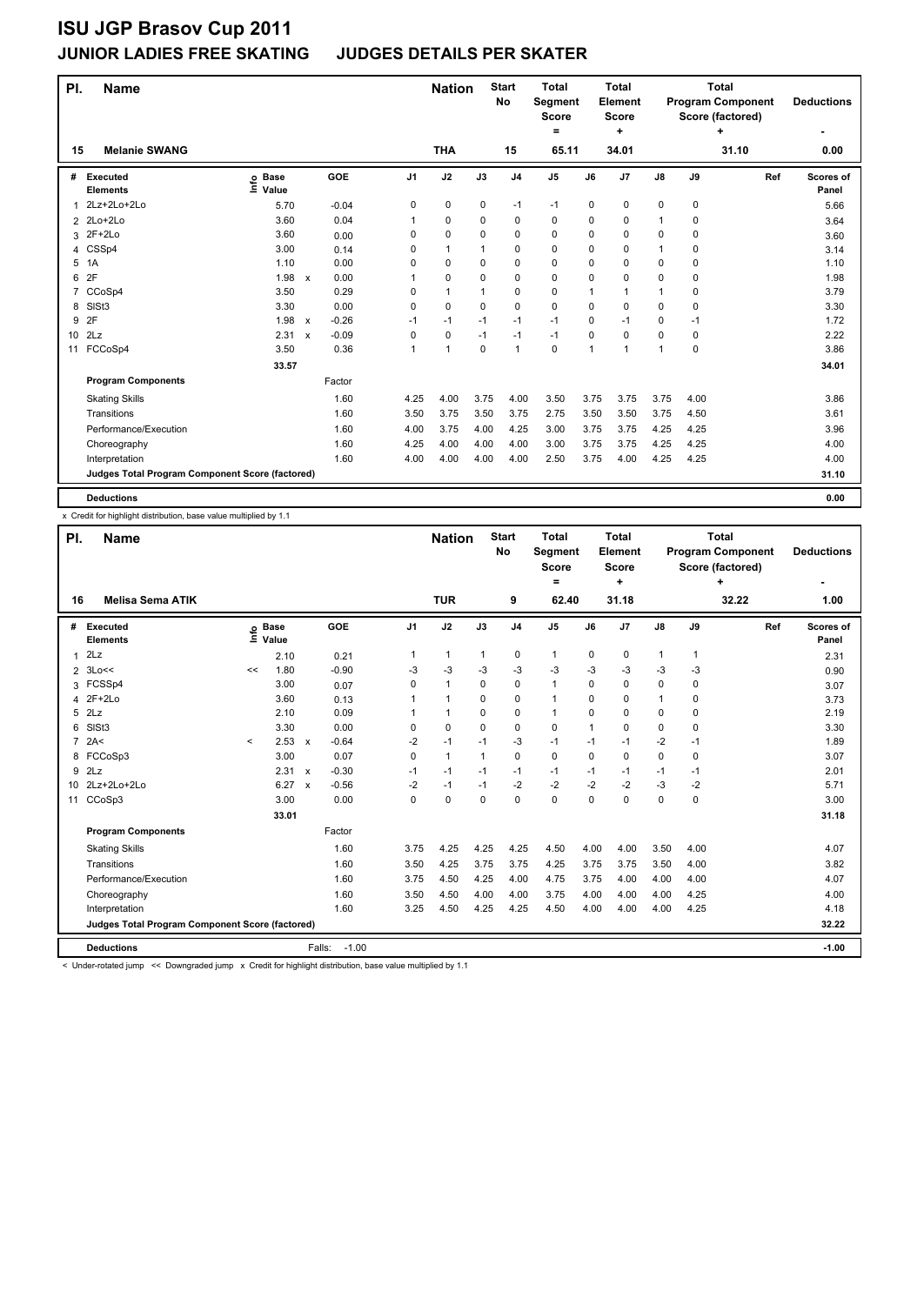## **JUNIOR LADIES FREE SKATING JUDGES DETAILS PER SKATER**

| PI.            | <b>Name</b>                                     |         |                            |              |                   |                | <b>Nation</b>  |              | <b>Start</b><br><b>No</b> | <b>Total</b><br>Segment<br><b>Score</b><br>= |      | <b>Total</b><br>Element<br><b>Score</b><br>٠ |               |      | <b>Total</b><br><b>Program Component</b><br>Score (factored)<br>٠ | <b>Deductions</b>         |
|----------------|-------------------------------------------------|---------|----------------------------|--------------|-------------------|----------------|----------------|--------------|---------------------------|----------------------------------------------|------|----------------------------------------------|---------------|------|-------------------------------------------------------------------|---------------------------|
| 17             | <b>Margot KRISBERG</b>                          |         |                            |              |                   |                | <b>ISR</b>     |              | 11                        | 61.56                                        |      | 28.61                                        |               |      | 34.95                                                             | 2.00                      |
| #              | <b>Executed</b><br><b>Elements</b>              |         | e Base<br>E Value<br>Value |              | GOE               | J <sub>1</sub> | J2             | J3           | J <sub>4</sub>            | $\mathsf{J}5$                                | J6   | J7                                           | $\mathsf{J}8$ | J9   | Ref                                                               | <b>Scores of</b><br>Panel |
| 1              | CCoSp4                                          |         | 3.50                       |              | 0.36              | 0              | $\mathbf{1}$   | $\mathbf{1}$ | 1                         | $\mathbf{1}$                                 | 0    | $\pmb{0}$                                    | 1             | 1    |                                                                   | 3.86                      |
| $\overline{2}$ | 3S+2T<<+1Lo                                     | <<      | 5.10                       |              | $-1.50$           | -3             | $-2$           | $-2$         | -2                        | $-2$                                         | -2   | $-2$                                         | $-3$          | $-2$ |                                                                   | 3.60                      |
| 3              | 2A                                              |         | 3.30                       |              | 0.00              | $-1$           | $\mathbf 0$    | $\Omega$     | $\mathbf 0$               | $\mathbf 0$                                  | 0    | 0                                            | 0             | 0    |                                                                   | 3.30                      |
| 4              | $3T+2T$                                         |         | 5.40                       |              | $-0.20$           | $-1$           | $-1$           | $\Omega$     | $\pmb{0}$                 | $-1$                                         | 0    | 0                                            | 0             | 0    |                                                                   | 5.20                      |
| 5              | FSSp3                                           |         | 2.60                       |              | 0.21              | 0              | $\mathbf{1}$   | 1            | 0                         | $\mathbf{1}$                                 | 0    | 0                                            | 0             | 1    |                                                                   | 2.81                      |
| 6              | 3S                                              |         | 4.62                       | $\mathsf{x}$ | $-2.10$           | $-3$           | $-3$           | $-3$         | $-3$                      | $-3$                                         | $-3$ | $-3$                                         | $-3$          | $-3$ |                                                                   | 2.52                      |
| $\overline{7}$ | 1Lo                                             |         | 0.55                       | $\mathsf{x}$ | $-0.27$           | $-2$           | $-3$           | $-1$         | $-3$                      | $-3$                                         | $-2$ | $-3$                                         | $-3$          | $-3$ |                                                                   | 0.28                      |
| 8              | 2A<                                             | $\,<\,$ | 2.53                       | $\mathsf{x}$ | $-1.50$           | -3             | $-3$           | -3           | $-3$                      | $-3$                                         | $-3$ | $-3$                                         | $-3$          | -3   |                                                                   | 1.03                      |
| 9              | 2Lz                                             | e       | 1.65                       | $\mathsf{x}$ | $-0.86$           | $-3$           | $-3$           | -3           | $-3$                      | $-3$                                         | $-1$ | $-3$                                         | $-3$          | $-2$ |                                                                   | 0.79                      |
|                | 10 LSp2                                         |         | 1.90                       |              | 0.43              | 0              | $\mathbf{1}$   | 1            | $\mathbf{1}$              | $\mathbf{1}$                                 | 1    | $\Omega$                                     | $\mathbf{1}$  | 1    |                                                                   | 2.33                      |
| 11             | SIS <sub>t2</sub>                               |         | 2.60                       |              | 0.29              | 0              | $\overline{1}$ | 1            | $\mathbf 0$               | $\blacktriangleleft$                         | 1    | 0                                            | 0             | 1    |                                                                   | 2.89                      |
|                |                                                 |         | 33.75                      |              |                   |                |                |              |                           |                                              |      |                                              |               |      |                                                                   | 28.61                     |
|                | <b>Program Components</b>                       |         |                            |              | Factor            |                |                |              |                           |                                              |      |                                              |               |      |                                                                   |                           |
|                | <b>Skating Skills</b>                           |         |                            |              | 1.60              | 4.50           | 4.25           | 4.50         | 4.50                      | 4.75                                         | 4.50 | 4.25                                         | 4.50          | 4.75 |                                                                   | 4.50                      |
|                | Transitions                                     |         |                            |              | 1.60              | 4.00           | 3.75           | 4.00         | 4.25                      | 3.50                                         | 4.25 | 4.00                                         | 4.25          | 4.50 |                                                                   | 4.07                      |
|                | Performance/Execution                           |         |                            |              | 1.60              | 4.25           | 4.50           | 4.00         | 4.50                      | 4.50                                         | 4.25 | 4.25                                         | 4.75          | 4.50 |                                                                   | 4.39                      |
|                | Choreography                                    |         |                            |              | 1.60              | 4.00           | 4.50           | 4.25         | 4.50                      | 4.00                                         | 4.25 | 4.25                                         | 4.75          | 4.50 |                                                                   | 4.32                      |
|                | Interpretation                                  |         |                            |              | 1.60              | 4.25           | 4.50           | 4.25         | 4.75                      | 4.75                                         | 4.50 | 4.50                                         | 4.75          | 5.00 |                                                                   | 4.57                      |
|                | Judges Total Program Component Score (factored) |         |                            |              |                   |                |                |              |                           |                                              |      |                                              |               |      |                                                                   | 34.95                     |
|                | <b>Deductions</b>                               |         |                            |              | $-2.00$<br>Falls: |                |                |              |                           |                                              |      |                                              |               |      |                                                                   | $-2.00$                   |

< Under-rotated jump << Downgraded jump x Credit for highlight distribution, base value multiplied by 1.1 e Jump take off with wrong edge

| PI.             | <b>Name</b>                                     |                              |                           |         |                | <b>Nation</b> |          | <b>Start</b><br>No | Total<br>Segment<br><b>Score</b><br>٠ |             | Total<br>Element<br><b>Score</b><br>٠ |              |      | Total<br><b>Program Component</b><br>Score (factored)<br>÷ | <b>Deductions</b>  |
|-----------------|-------------------------------------------------|------------------------------|---------------------------|---------|----------------|---------------|----------|--------------------|---------------------------------------|-------------|---------------------------------------|--------------|------|------------------------------------------------------------|--------------------|
| 18              | <b>Marta GARCIA</b>                             |                              |                           |         |                | <b>ESP</b>    |          | 13                 | 60.72                                 |             | 27.17                                 |              |      | 33.55                                                      | 0.00               |
| #               | <b>Executed</b><br><b>Elements</b>              | <b>Base</b><br>١nf٥<br>Value |                           | GOE     | J <sub>1</sub> | J2            | J3       | J <sub>4</sub>     | J <sub>5</sub>                        | J6          | J7                                    | J8           | J9   | Ref                                                        | Scores of<br>Panel |
| 1               | 3Lo+SEQ                                         | 4.08                         |                           | $-1.40$ | $-2$           | $-2$          | $-2$     | $-2$               | $-2$                                  | $-2$        | $-2$                                  | $-3$         | $-2$ |                                                            | 2.68               |
|                 | 2 2A+1Lo+2S                                     | 5.10                         |                           | $-0.29$ | $-1$           | 0             | $-1$     | 0                  | 0                                     | $-1$        | $-1$                                  | $-1$         | 0    |                                                            | 4.81               |
| 3               | CSSp4                                           | 3.00                         |                           | 0.07    | 0              | $\mathbf{1}$  | 0        | 0                  | 0                                     | 1           | 0                                     | 0            | 0    |                                                            | 3.07               |
| 4               | 2Lz                                             | 2.10                         |                           | 0.00    | 0              | 0             | 0        | 0                  | 0                                     | 0           | $\mathbf 0$                           | 0            | 0    |                                                            | 2.10               |
| 5               | FSSp2                                           | 2.30                         |                           | $-0.04$ | $-1$           | 0             | $-1$     | 0                  | 0                                     | 0           | 0                                     | 0            | 0    |                                                            | 2.26               |
| 6               | 2S                                              | 1.43                         | $\mathsf{x}$              | 0.00    | 0              | $\mathbf 0$   | $-1$     | 0                  | 0                                     | 0           | $\mathbf 0$                           | $\mathbf 0$  | 0    |                                                            | 1.43               |
| $7^{\circ}$     | 1Lo                                             | 0.55                         | $\boldsymbol{\mathsf{x}}$ | $-0.11$ | $-1$           | $-3$          | $-1$     | $-2$               | $-1$                                  | $-1$        | $-1$                                  | $-1$         | $-1$ |                                                            | 0.44               |
| 8               | $2A+1T$                                         | 4.07                         | $\boldsymbol{\mathsf{x}}$ | $-0.07$ | $-1$           | $\mathbf 0$   | $-1$     | $\mathbf 0$        | 0                                     | 0           | 0                                     | 0            | 0    |                                                            | 4.00               |
| 9               | CCoSp2                                          | 2.50                         |                           | 0.14    | 0              | 0             | 0        | 0                  | $\mathbf{1}$                          | 1           | 0                                     | $\mathbf{1}$ | 0    |                                                            | 2.64               |
| 10 <sup>1</sup> | SIS <sub>t1</sub>                               | 1.80                         |                           | 0.00    | 0              | 0             | $\Omega$ | 0                  | 0                                     | $\Omega$    | $\Omega$                              | 0            | 0    |                                                            | 1.80               |
| 11              | 2F                                              | 1.98                         | $\boldsymbol{\mathsf{x}}$ | $-0.04$ | 0              | $-1$          | 0        | $-1$               | 0                                     | $\mathbf 0$ | $\mathbf 0$                           | 0            | 0    |                                                            | 1.94               |
|                 |                                                 | 28.91                        |                           |         |                |               |          |                    |                                       |             |                                       |              |      |                                                            | 27.17              |
|                 | <b>Program Components</b>                       |                              |                           | Factor  |                |               |          |                    |                                       |             |                                       |              |      |                                                            |                    |
|                 | <b>Skating Skills</b>                           |                              |                           | 1.60    | 4.50           | 4.50          | 4.00     | 4.50               | 4.50                                  | 4.25        | 4.25                                  | 4.25         | 4.25 |                                                            | 4.36               |
|                 | Transitions                                     |                              |                           | 1.60    | 4.50           | 4.00          | 3.50     | 4.25               | 3.75                                  | 4.00        | 4.00                                  | 3.75         | 4.00 |                                                            | 3.96               |
|                 | Performance/Execution                           |                              |                           | 1.60    | 4.25           | 4.25          | 3.75     | 4.50               | 4.75                                  | 4.25        | 4.25                                  | 4.00         | 4.25 |                                                            | 4.25               |
|                 | Choreography                                    |                              |                           | 1.60    | 4.50           | 4.50          | 4.00     | 4.25               | 4.00                                  | 4.00        | 4.00                                  | 4.50         | 4.25 |                                                            | 4.21               |
|                 | Interpretation                                  |                              |                           | 1.60    | 4.25           | 4.00          | 3.75     | 4.50               | 4.25                                  | 4.25        | 4.25                                  | 4.25         | 4.00 |                                                            | 4.18               |
|                 | Judges Total Program Component Score (factored) |                              |                           |         |                |               |          |                    |                                       |             |                                       |              |      |                                                            | 33.55              |
|                 | <b>Deductions</b>                               |                              |                           |         |                |               |          |                    |                                       |             |                                       |              |      |                                                            | 0.00               |

x Credit for highlight distribution, base value multiplied by 1.1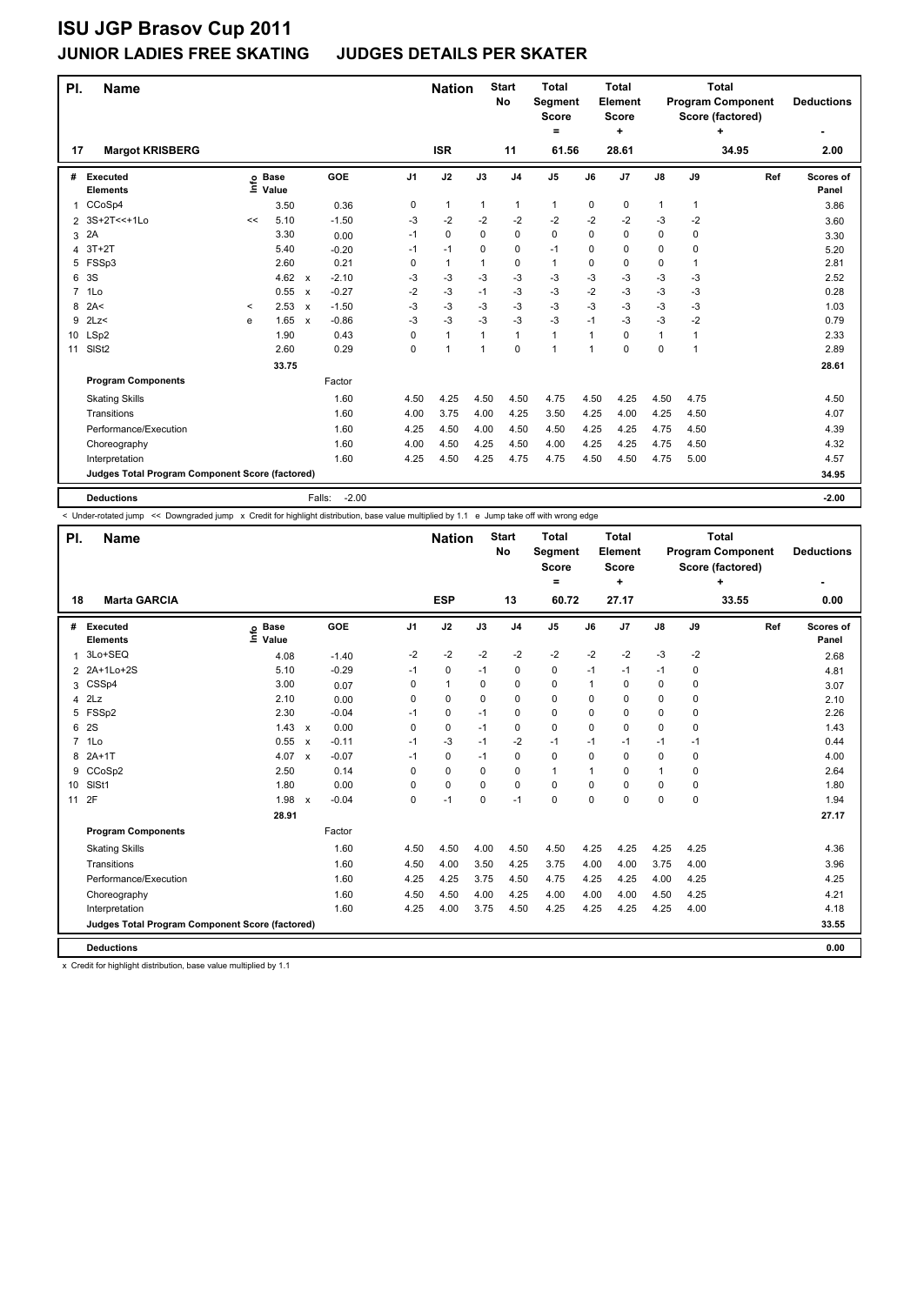## **JUNIOR LADIES FREE SKATING JUDGES DETAILS PER SKATER**

| PI.            | <b>Name</b>                                     |    |                            |                           |         |                | <b>Nation</b> |          | <b>Start</b><br>No | <b>Total</b><br>Segment<br><b>Score</b><br>$\equiv$ |          | <b>Total</b><br>Element<br><b>Score</b><br>÷ |               |             | <b>Total</b><br><b>Program Component</b><br>Score (factored)<br>٠ | <b>Deductions</b>         |
|----------------|-------------------------------------------------|----|----------------------------|---------------------------|---------|----------------|---------------|----------|--------------------|-----------------------------------------------------|----------|----------------------------------------------|---------------|-------------|-------------------------------------------------------------------|---------------------------|
| 19             | Angelika DUBINSKI                               |    |                            |                           |         |                | <b>GER</b>    |          | 21                 | 57.64                                               |          | 25.49                                        |               |             | 36.15                                                             | 4.00                      |
| #              | <b>Executed</b><br><b>Elements</b>              |    | e Base<br>⊑ Value<br>Value |                           | GOE     | J <sub>1</sub> | J2            | J3       | J <sub>4</sub>     | J <sub>5</sub>                                      | J6       | J7                                           | $\mathsf{J}8$ | J9          | Ref                                                               | <b>Scores of</b><br>Panel |
| 1              | 3T                                              |    | 4.10                       |                           | $-0.50$ | -1             | $-1$          | $-1$     | $-1$               | 0                                                   | 0        | 0                                            | $-1$          | -1          |                                                                   | 3.60                      |
| $\overline{2}$ | 3F<<                                            | << | 1.80                       |                           | $-0.90$ | -3             | -3            | -3       | -3                 | -3                                                  | -3       | -3                                           | -3            | -3          |                                                                   | 0.90                      |
| 3              | 2A                                              |    | 3.30                       |                           | $-1.50$ | -3             | -3            | -3       | -3                 | $-3$                                                | -3       | $-3$                                         | -3            | -3          |                                                                   | 1.80                      |
| 4              | 2A                                              |    | 3.30                       |                           | $-1.50$ | $-3$           | -3            | $-3$     | $-3$               | $-3$                                                | $-3$     | $-3$                                         | $-3$          | $-3$        |                                                                   | 1.80                      |
| 5              | FCSSp3                                          |    | 2.60                       |                           | $-0.04$ | $\Omega$       | $-1$          | 0        | $-1$               | 0                                                   | $\Omega$ | 0                                            | 0             | 0           |                                                                   | 2.56                      |
| 6              | 1S                                              |    | 0.44                       | $\boldsymbol{\mathsf{x}}$ | $-0.24$ | -2             | -3            | $-2$     | -2                 | $-3$                                                | $-2$     | -3                                           | -3            | -2          |                                                                   | 0.20                      |
| 7              | $3S+2T$                                         |    | 6.05                       | $\boldsymbol{\mathsf{x}}$ | 0.00    | 0              | 0             | 0        | $\mathbf 0$        | 0                                                   | 0        | $\mathbf 0$                                  | 0             | $-1$        |                                                                   | 6.05                      |
| 8              | FCSp3                                           |    | 2.80                       |                           | 0.00    | $\Omega$       | 0             | $\Omega$ | $\Omega$           | 0                                                   | $\Omega$ | $\Omega$                                     | 0             | $\Omega$    |                                                                   | 2.80                      |
| 9              | SIS <sub>t2</sub>                               |    | 2.60                       |                           | 0.00    | 0              | $\mathbf{1}$  | 0        | $\mathbf 0$        | 0                                                   | 0        | 0                                            | 0             | $\mathbf 0$ |                                                                   | 2.60                      |
| 10             | 3T<<+SEQ                                        | << | 1.14                       | $\boldsymbol{\mathsf{x}}$ | $-0.60$ | -3             | -3            | $-3$     | $-3$               | $-3$                                                | $-3$     | $-3$                                         | $-3$          | -3          |                                                                   | 0.54                      |
| 11             | CCoSp2                                          |    | 2.50                       |                           | 0.14    | 0              | 0             | 0        | $\mathbf 0$        | 0                                                   | 1        | $\overline{1}$                               | 1             | $\mathbf 0$ |                                                                   | 2.64                      |
|                |                                                 |    | 30.63                      |                           |         |                |               |          |                    |                                                     |          |                                              |               |             |                                                                   | 25.49                     |
|                | <b>Program Components</b>                       |    |                            |                           | Factor  |                |               |          |                    |                                                     |          |                                              |               |             |                                                                   |                           |
|                | <b>Skating Skills</b>                           |    |                            |                           | 1.60    | 4.75           | 5.25          | 4.25     | 4.75               | 5.75                                                | 4.75     | 4.50                                         | 4.75          | 5.00        |                                                                   | 4.82                      |
|                | Transitions                                     |    |                            |                           | 1.60    | 4.50           | 4.25          | 4.00     | 3.75               | 4.75                                                | 4.50     | 4.00                                         | 4.25          | 4.75        |                                                                   | 4.32                      |
|                | Performance/Execution                           |    |                            |                           | 1.60    | 4.25           | 4.75          | 3.75     | 4.50               | 5.00                                                | 4.50     | 3.75                                         | 4.25          | 4.75        |                                                                   | 4.39                      |
|                | Choreography                                    |    |                            |                           | 1.60    | 4.75           | 5.00          | 4.25     | 4.25               | 5.00                                                | 4.50     | 4.00                                         | 4.50          | 4.75        |                                                                   | 4.57                      |
|                | Interpretation                                  |    |                            |                           | 1.60    | 4.50           | 5.00          | 4.25     | 4.50               | 4.50                                                | 4.75     | 4.00                                         | 4.25          | 4.75        |                                                                   | 4.50                      |
|                | Judges Total Program Component Score (factored) |    |                            |                           |         |                |               |          |                    |                                                     |          |                                              |               |             |                                                                   | 36.15                     |
|                | <b>Deductions</b>                               |    |                            | Falls:                    | $-4.00$ |                |               |          |                    |                                                     |          |                                              |               |             |                                                                   | $-4.00$                   |

<< Downgraded jump x Credit for highlight distribution, base value multiplied by 1.1

| PI.            | <b>Name</b>                                     |         |                            |                                      |      | <b>Nation</b> |          | <b>Start</b><br>No | <b>Total</b><br><b>Segment</b><br><b>Score</b> |             | Total<br>Element<br><b>Score</b> |               |          | <b>Total</b><br><b>Program Component</b><br>Score (factored) | <b>Deductions</b>         |
|----------------|-------------------------------------------------|---------|----------------------------|--------------------------------------|------|---------------|----------|--------------------|------------------------------------------------|-------------|----------------------------------|---------------|----------|--------------------------------------------------------------|---------------------------|
| 20             | <b>Sandra RISTIVOJEVIC</b>                      |         |                            |                                      |      | <b>SRB</b>    |          | $\mathbf{2}$       | $=$<br>55.08                                   |             | ٠<br>27.07                       |               |          | ÷<br>28.01                                                   | 0.00                      |
|                |                                                 |         |                            |                                      |      |               |          |                    |                                                |             |                                  |               |          |                                                              |                           |
| #              | Executed<br><b>Elements</b>                     |         | e Base<br>E Value<br>Value | GOE                                  | J1   | J2            | J3       | J <sub>4</sub>     | J <sub>5</sub>                                 | J6          | J7                               | $\mathsf{J}8$ | J9       | Ref                                                          | <b>Scores of</b><br>Panel |
|                | 1 <sup>2</sup> F                                |         | 1.80                       | 0.00                                 | 0    | $\mathbf{1}$  | 0        | 0                  | 0                                              | 0           | 0                                | 0             | 0        |                                                              | 1.80                      |
|                | $2$ $2Lz$                                       |         | 2.10                       | 0.00                                 | 0    | 0             | 0        | 0                  | 0                                              | 0           | $\Omega$                         | 0             | $\Omega$ |                                                              | 2.10                      |
| 3              | $2A+2T$                                         |         | 4.60                       | $-0.07$                              | 0    | 0             | $-1$     | 0                  | 0                                              | $\Omega$    | $-1$                             | 0             | 0        |                                                              | 4.53                      |
|                | 4 $3S<$                                         | $\prec$ | 2.90                       | $-2.10$                              | $-3$ | $-3$          | $-3$     | $-3$               | $-3$                                           | $-2$        | $-3$                             | $-3$          | -3       |                                                              | 0.80                      |
|                | 5 3Lo<<+1T                                      | <<      | 2.20                       | $-0.77$                              | $-3$ | $-3$          | $-1$     | $-3$               | $-2$                                           | $-2$        | $-3$                             | $-3$          | $-2$     |                                                              | 1.43                      |
|                | 6 LSp3                                          |         | 2.40                       | 0.29                                 | $-1$ | $\mathbf{1}$  | 0        | 1                  | 0                                              | $\mathbf 1$ | 0                                | $\mathbf{1}$  | 1        |                                                              | 2.69                      |
| $\overline{7}$ | SISt1                                           |         | 1.80                       | 0.00                                 | 0    | 0             | 0        | 0                  | 0                                              | 1           | 0                                | 0             | -1       |                                                              | 1.80                      |
| 8              | 2F+1Lo+2T                                       |         | 3.96                       | $-0.04$<br>$\boldsymbol{\mathsf{x}}$ | $-1$ | 0             | 0        | 0                  | $-2$                                           | $\Omega$    | 0                                | 0             | 0        |                                                              | 3.92                      |
|                | 9 2A                                            |         | $3.63 \times$              | 0.00                                 | 0    | $\Omega$      | $\Omega$ | 0                  | 0                                              | $\Omega$    | $\Omega$                         | $\mathbf{1}$  | 0        |                                                              | 3.63                      |
|                | 10 FCSp3                                        |         | 2.80                       | $-0.17$                              | 0    | $-1$          | $-1$     | $-1$               | $-2$                                           | 0           | 0                                | 0             | $-1$     |                                                              | 2.63                      |
| 11             | CCoSp1                                          |         | 2.00                       | $-0.26$                              | 0    | $-1$          | $-1$     | $-1$               | $-2$                                           | 0           | $-2$                             | $-1$          | 0        |                                                              | 1.74                      |
|                |                                                 |         | 30.19                      |                                      |      |               |          |                    |                                                |             |                                  |               |          |                                                              | 27.07                     |
|                | <b>Program Components</b>                       |         |                            | Factor                               |      |               |          |                    |                                                |             |                                  |               |          |                                                              |                           |
|                | <b>Skating Skills</b>                           |         |                            | 1.60                                 | 3.50 | 3.00          | 3.75     | 3.75               | 3.75                                           | 4.00        | 3.75                             | 4.00          | 3.50     |                                                              | 3.71                      |
|                | Transitions                                     |         |                            | 1.60                                 | 3.75 | 2.75          | 3.25     | 3.00               | 3.25                                           | 3.50        | 3.25                             | 3.75          | 3.25     |                                                              | 3.32                      |
|                | Performance/Execution                           |         |                            | 1.60                                 | 3.25 | 3.00          | 3.75     | 3.50               | 2.75                                           | 3.50        | 3.75                             | 3.75          | 3.25     |                                                              | 3.43                      |
|                | Choreography                                    |         |                            | 1.60                                 | 3.25 | 3.00          | 3.50     | 3.50               | 3.25                                           | 3.75        | 3.50                             | 4.00          | 3.25     |                                                              | 3.43                      |
|                | Interpretation                                  |         |                            | 1.60                                 | 3.50 | 3.25          | 3.50     | 3.75               | 3.00                                           | 4.00        | 4.00                             | 4.00          | 3.25     |                                                              | 3.61                      |
|                | Judges Total Program Component Score (factored) |         |                            |                                      |      |               |          |                    |                                                |             |                                  |               |          |                                                              | 28.01                     |
|                | <b>Deductions</b>                               |         |                            |                                      |      |               |          |                    |                                                |             |                                  |               |          |                                                              | 0.00                      |

< Under-rotated jump << Downgraded jump x Credit for highlight distribution, base value multiplied by 1.1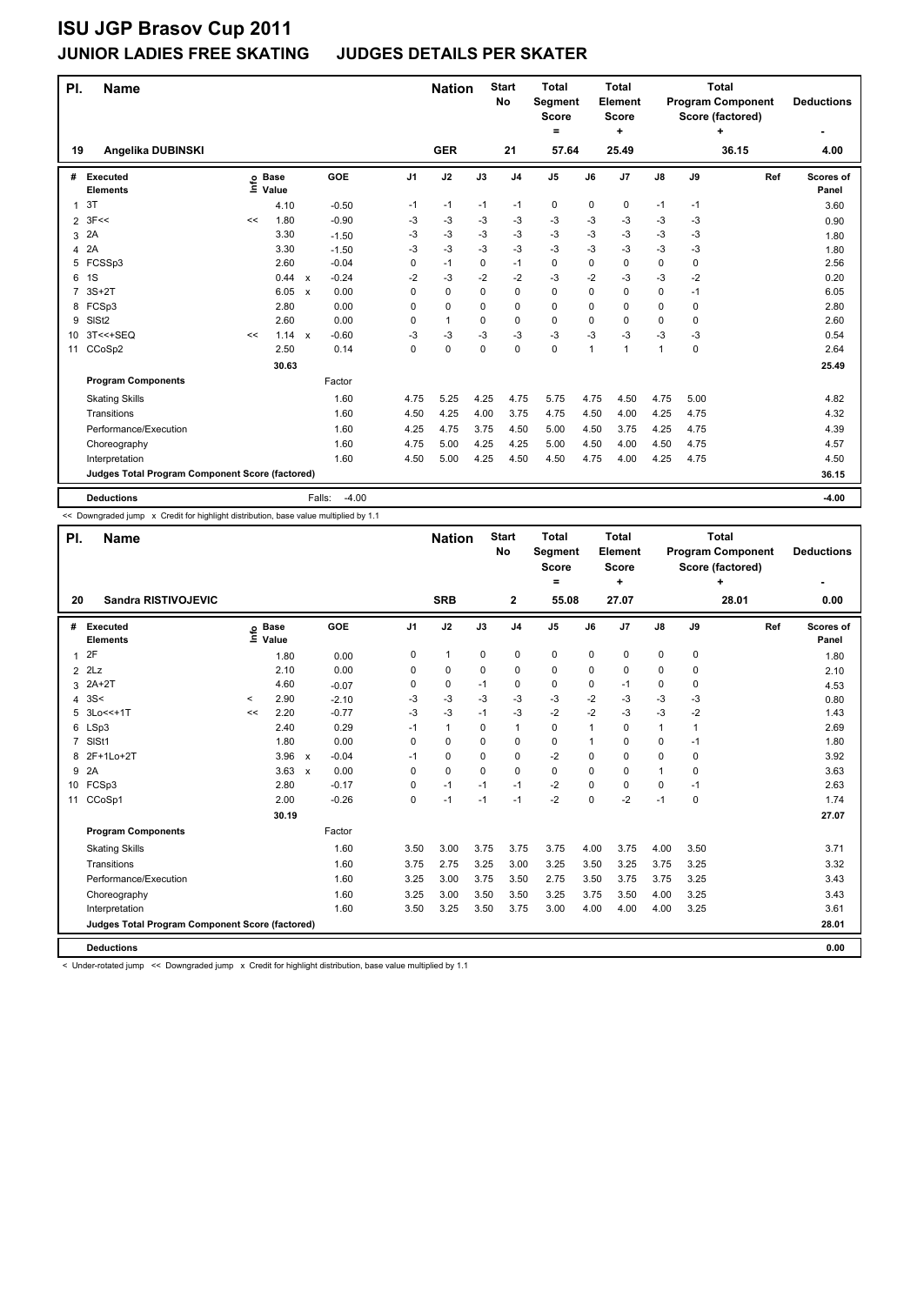#### **JUNIOR LADIES FREE SKATING JUDGES DETAILS PER SKATER**

| PI.            | <b>Name</b>                                     |              |                            |                           |                   |                | <b>Nation</b> |              | <b>Start</b><br><b>No</b> | <b>Total</b><br><b>Segment</b><br><b>Score</b> |      | <b>Total</b><br>Element<br>Score |               |      | <b>Total</b><br><b>Program Component</b><br>Score (factored) | <b>Deductions</b>         |
|----------------|-------------------------------------------------|--------------|----------------------------|---------------------------|-------------------|----------------|---------------|--------------|---------------------------|------------------------------------------------|------|----------------------------------|---------------|------|--------------------------------------------------------------|---------------------------|
| 21             | <b>Nika CERIC</b>                               |              |                            |                           |                   |                | <b>SLO</b>    |              | 12                        | =<br>53.76                                     |      | ٠<br>24.20                       |               |      | ٠<br>32.56                                                   | 3.00                      |
|                |                                                 |              |                            |                           |                   |                |               |              |                           |                                                |      |                                  |               |      |                                                              |                           |
| #              | <b>Executed</b><br><b>Elements</b>              |              | e Base<br>E Value<br>Value |                           | GOE               | J <sub>1</sub> | J2            | J3           | J <sub>4</sub>            | J <sub>5</sub>                                 | J6   | J7                               | $\mathsf{J}8$ | J9   | Ref                                                          | <b>Scores of</b><br>Panel |
| 1              | 1Lo                                             |              | 0.50                       |                           | $-0.03$           | 0              | $-1$          | $-1$         | 0                         | 0                                              | 0    | 0                                | $-1$          | 0    |                                                              | 0.47                      |
| 2              | 3T<                                             | $\prec$      | 2.90                       |                           | $-2.10$           | -3             | $-3$          | -3           | -3                        | $-3$                                           | -3   | $-3$                             | $-3$          | $-3$ |                                                              | 0.80                      |
| 3              | 3S                                              |              | 4.20                       |                           | $-2.10$           | -3             | -3            | -3           | -3                        | $-3$                                           | -3   | $-3$                             | $-3$          | -3   |                                                              | 2.10                      |
| 4              | 2A                                              |              | 3.30                       |                           | 0.00              | 0              | $\mathbf 0$   | $\Omega$     | $\mathbf 0$               | 0                                              | 0    | $\Omega$                         | $\mathbf{1}$  | 0    |                                                              | 3.30                      |
| 5              | FSSp4                                           |              | 3.00                       |                           | 0.14              | 0              | $\mathbf 0$   | $\mathbf{1}$ | 0                         | $\mathbf 0$                                    | 1    | 0                                | $\mathbf{1}$  | 0    |                                                              | 3.14                      |
| 6              | 3S<+SEQ                                         | $\checkmark$ | 2.55                       | $\boldsymbol{\mathsf{x}}$ | $-2.10$           | -3             | $-3$          | -3           | $-3$                      | $-3$                                           | -3   | $-3$                             | $-3$          | $-3$ |                                                              | 0.45                      |
| $\overline{7}$ | LSp3                                            |              | 2.40                       |                           | $-0.17$           | $-1$           | $-2$          | $-1$         | 0                         | $-1$                                           | 0    | 0                                | $\mathbf{1}$  | $-1$ |                                                              | 2.23                      |
| 8              | 2Lz                                             |              | 2.31                       | $\mathsf{x}$              | $-0.34$           | $-1$           | $-1$          | $-1$         | $-2$                      | $-1$                                           | $-2$ | $-1$                             | $-1$          | $-1$ |                                                              | 1.97                      |
| 9              | $2A+1T$                                         |              | 4.07                       | $\boldsymbol{\mathsf{x}}$ | $-0.43$           | $-1$           | $-1$          | $-1$         | $-1$                      | $-2$                                           | 0    | $-1$                             | 0             | $-1$ |                                                              | 3.64                      |
| 10             | SISt <sub>2</sub>                               |              | 2.60                       |                           | 0.00              | 0              | 0             | $\Omega$     | 0                         | 0                                              | 1    | $\Omega$                         | 0             | 0    |                                                              | 2.60                      |
| 11             | CCoSp4                                          |              | 3.50                       |                           | 0.00              | 0              | $\mathbf 0$   | $\mathbf 0$  | 0                         | $-1$                                           | 0    | 0                                | 0             | 0    |                                                              | 3.50                      |
|                |                                                 |              | 31.33                      |                           |                   |                |               |              |                           |                                                |      |                                  |               |      |                                                              | 24.20                     |
|                | <b>Program Components</b>                       |              |                            |                           | Factor            |                |               |              |                           |                                                |      |                                  |               |      |                                                              |                           |
|                | <b>Skating Skills</b>                           |              |                            |                           | 1.60              | 4.50           | 4.25          | 4.25         | 4.75                      | 4.25                                           | 4.25 | 4.25                             | 4.50          | 4.25 |                                                              | 4.32                      |
|                | Transitions                                     |              |                            |                           | 1.60              | 4.00           | 3.75          | 3.75         | 4.00                      | 3.50                                           | 4.00 | 3.75                             | 4.25          | 3.75 |                                                              | 3.86                      |
|                | Performance/Execution                           |              |                            |                           | 1.60              | 4.00           | 4.00          | 3.75         | 4.25                      | 4.00                                           | 4.00 | 3.75                             | 4.25          | 3.75 |                                                              | 3.96                      |
|                | Choreography                                    |              |                            |                           | 1.60              | 4.25           | 4.25          | 4.00         | 4.00                      | 4.00                                           | 4.00 | 4.00                             | 4.50          | 3.75 |                                                              | 4.07                      |
|                | Interpretation                                  |              |                            |                           | 1.60              | 4.50           | 4.25          | 3.75         | 4.00                      | 4.25                                           | 4.25 | 4.25                             | 4.25          | 3.75 |                                                              | 4.14                      |
|                | Judges Total Program Component Score (factored) |              |                            |                           |                   |                |               |              |                           |                                                |      |                                  |               |      |                                                              | 32.56                     |
|                | <b>Deductions</b>                               |              |                            |                           | $-3.00$<br>Falls: |                |               |              |                           |                                                |      |                                  |               |      |                                                              | $-3.00$                   |

< Under-rotated jump x Credit for highlight distribution, base value multiplied by 1.1

| PI.            | <b>Name</b>                                     |              |                            |                           |         |                | <b>Nation</b> |          | <b>Start</b><br>No | <b>Total</b><br><b>Segment</b><br><b>Score</b><br>$=$ |          | Total<br>Element<br><b>Score</b><br>÷ |               |             | <b>Total</b><br><b>Program Component</b><br>Score (factored)<br>÷ | <b>Deductions</b>         |
|----------------|-------------------------------------------------|--------------|----------------------------|---------------------------|---------|----------------|---------------|----------|--------------------|-------------------------------------------------------|----------|---------------------------------------|---------------|-------------|-------------------------------------------------------------------|---------------------------|
| 22             | Erika VITEKOVA                                  |              |                            |                           |         |                | <b>SVK</b>    |          | 1                  | 53.12                                                 |          | 26.87                                 |               |             | 27.25                                                             | 1.00                      |
| #              | Executed<br><b>Elements</b>                     |              | e Base<br>E Value<br>Value |                           | GOE     | J <sub>1</sub> | J2            | J3       | J <sub>4</sub>     | J <sub>5</sub>                                        | J6       | J7                                    | $\mathsf{J}8$ | J9          | Ref                                                               | <b>Scores of</b><br>Panel |
| $\mathbf{1}$   | 3S                                              |              | 4.20                       |                           | $-1.00$ | $-2$           | $-2$          | $-1$     | $-1$               | $-1$                                                  | $-2$     | $-1$                                  | $-2$          | $-1$        |                                                                   | 3.20                      |
|                | 2 3S<+SEQ                                       | $\checkmark$ | 2.32                       |                           | $-2.10$ | $-3$           | $-3$          | -3       | -3                 | $-3$                                                  | -3       | -3                                    | $-3$          | -3          |                                                                   | 0.22                      |
| 3              | FSSp3                                           |              | 2.60                       |                           | 0.00    |                | 0             | 0        | 0                  | 0                                                     | $\Omega$ | 0                                     | 0             | 0           |                                                                   | 2.60                      |
| 4              | 2Lz                                             |              | 2.10                       |                           | 0.00    | 0              | 0             | $\Omega$ | 0                  | 0                                                     | 0        | 0                                     | 0             | 0           |                                                                   | 2.10                      |
| 5              | 2A                                              |              | 3.30                       |                           | $-0.29$ | $-1$           | $-1$          | $-1$     | $-1$               | 0                                                     | $\Omega$ | 0                                     | 0             | $-1$        |                                                                   | 3.01                      |
| 6              | LSp2                                            |              | 1.90                       |                           | $-0.30$ | $-1$           | $-1$          | $-2$     | $-1$               | $-2$                                                  | 0        | $-1$                                  | 0             | -1          |                                                                   | 1.60                      |
| $\overline{7}$ | SISt <sub>2</sub>                               |              | 2.60                       |                           | 0.00    | 0              | 0             | $\Omega$ | 0                  | $-1$                                                  | 0        | $\mathbf 0$                           | 0             | 0           |                                                                   | 2.60                      |
| 8              | $2F+2T$                                         |              | 3.41                       | $\boldsymbol{\mathsf{x}}$ | $-0.34$ | $-1$           | $-3$          | $-1$     | $-1$               | $-2$                                                  | 0        | $-1$                                  | $-1$          | $-1$        |                                                                   | 3.07                      |
| 9              | $2A+2T<$                                        | $\prec$      | 4.62                       | $\boldsymbol{\mathsf{x}}$ | $-1.50$ | $-3$           | $-3$          | $-3$     | $-3$               | $-3$                                                  | $-3$     | $-3$                                  | $-3$          | -3          |                                                                   | 3.12                      |
| 10 2F          |                                                 |              | 1.98                       | $\mathsf{x}$              | $-0.09$ | $-1$           | 0             | $-1$     | 0                  | $-1$                                                  | 0        | $\Omega$                              | 0             | $\mathbf 0$ |                                                                   | 1.89                      |
| 11             | CCoSp4                                          |              | 3.50                       |                           | $-0.04$ | 0              | 0             | $\Omega$ | $-1$               | 0                                                     | $\Omega$ | 0                                     | $-1$          | 0           |                                                                   | 3.46                      |
|                |                                                 |              | 32.53                      |                           |         |                |               |          |                    |                                                       |          |                                       |               |             |                                                                   | 26.87                     |
|                | <b>Program Components</b>                       |              |                            |                           | Factor  |                |               |          |                    |                                                       |          |                                       |               |             |                                                                   |                           |
|                | <b>Skating Skills</b>                           |              |                            |                           | 1.60    | 4.00           | 3.50          | 3.50     | 4.25               | 3.50                                                  | 3.50     | 4.00                                  | 3.75          | 3.75        |                                                                   | 3.71                      |
|                | Transitions                                     |              |                            |                           | 1.60    | 3.00           | 3.00          | 3.00     | 3.25               | 3.00                                                  | 3.25     | 3.25                                  | 3.25          | 3.00        |                                                                   | 3.11                      |
|                | Performance/Execution                           |              |                            |                           | 1.60    | 3.25           | 2.75          | 3.25     | 3.50               | 3.25                                                  | 3.25     | 3.50                                  | 3.50          | 3.25        |                                                                   | 3.32                      |
|                | Choreography                                    |              |                            |                           | 1.60    | 4.00           | 3.50          | 3.50     | 3.50               | 3.50                                                  | 3.50     | 3.50                                  | 3.50          | 3.00        |                                                                   | 3.50                      |
|                | Interpretation                                  |              |                            |                           | 1.60    | 3.50           | 3.00          | 3.50     | 3.50               | 3.25                                                  | 3.50     | 3.50                                  | 3.50          | 3.00        |                                                                   | 3.39                      |
|                | Judges Total Program Component Score (factored) |              |                            |                           |         |                |               |          |                    |                                                       |          |                                       |               |             |                                                                   | 27.25                     |
|                | <b>Deductions</b>                               |              |                            | Falls:                    | $-1.00$ |                |               |          |                    |                                                       |          |                                       |               |             |                                                                   | $-1.00$                   |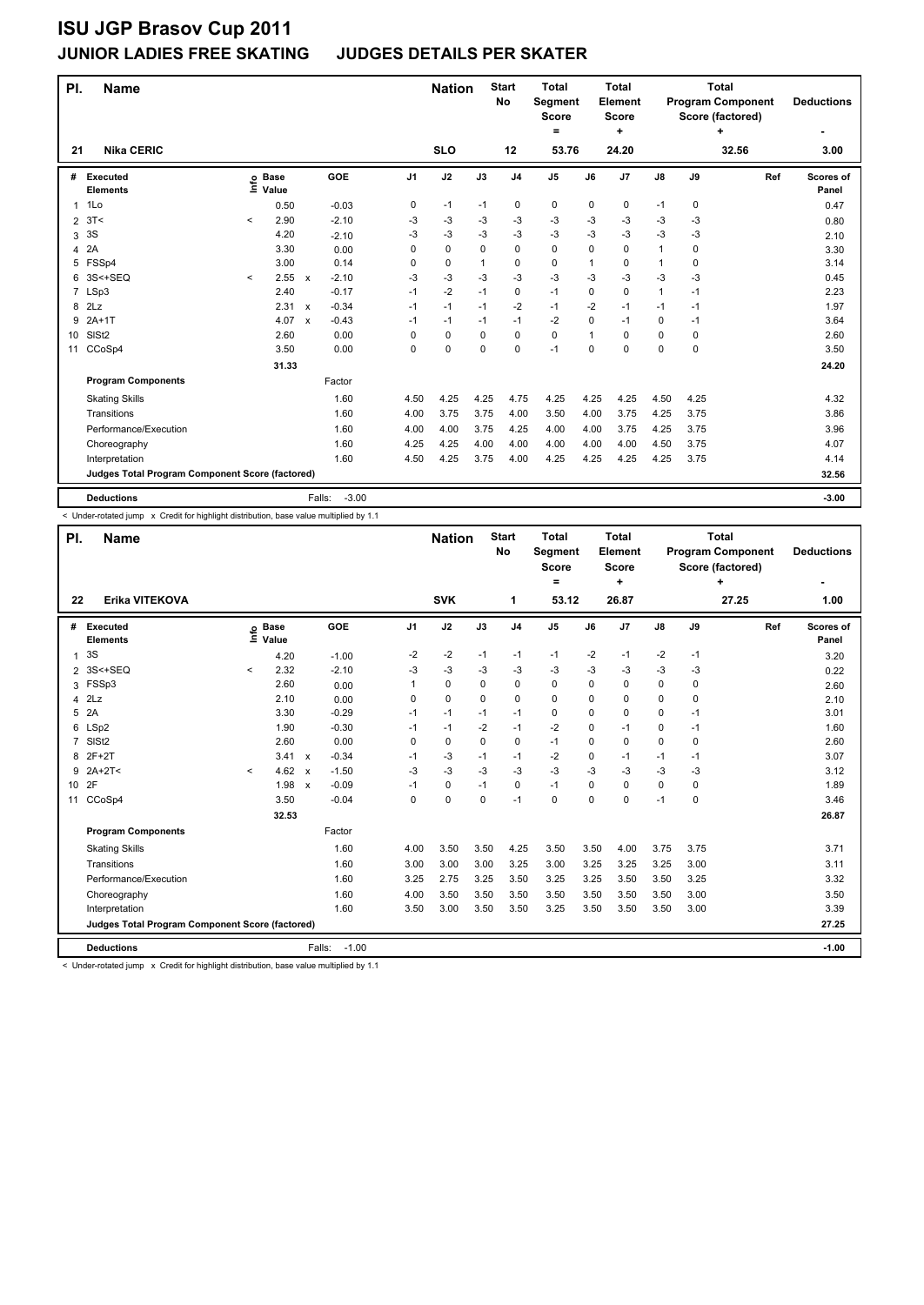| PI.            | <b>Name</b>                                     |    |                 |                           |         |                | <b>Nation</b> |      | <b>Start</b><br>No | <b>Total</b><br><b>Segment</b><br><b>Score</b><br>$=$ |          | <b>Total</b><br>Element<br><b>Score</b><br>÷ |               |              | <b>Total</b><br><b>Program Component</b><br>Score (factored)<br>٠ | <b>Deductions</b>  |
|----------------|-------------------------------------------------|----|-----------------|---------------------------|---------|----------------|---------------|------|--------------------|-------------------------------------------------------|----------|----------------------------------------------|---------------|--------------|-------------------------------------------------------------------|--------------------|
| 23             | <b>Dimitra KORRI</b>                            |    |                 |                           |         |                | <b>GRE</b>    |      | 4                  | 52.83                                                 |          | 25.17                                        |               |              | 27.66                                                             | 0.00               |
| #              | Executed<br><b>Elements</b>                     | Ξ  | o Base<br>Value |                           | GOE     | J <sub>1</sub> | J2            | J3   | J <sub>4</sub>     | J5                                                    | J6       | J7                                           | $\mathsf{J}8$ | J9           | Ref                                                               | Scores of<br>Panel |
| 1              | 2A<<                                            | << | 1.10            |                           | $-0.60$ | -3             | -3            | -3   | $-3$               | $-3$                                                  | $-2$     | $-3$                                         | -3            | -3           |                                                                   | 0.50               |
| $\overline{2}$ | 2Lo                                             |    | 1.80            |                           | 0.00    | 0              | 0             | 0    | $\mathbf 0$        | 0                                                     | 0        | 0                                            | 0             | 0            |                                                                   | 1.80               |
| 3              | 2F                                              |    | 1.80            |                           | 0.04    | $-1$           | $\mathbf{1}$  | 0    | $\mathbf 0$        | $\mathbf{1}$                                          | $\Omega$ | 0                                            | 0             | $\Omega$     |                                                                   | 1.84               |
| 4              | 2Lz+2T+2T                                       | e  | 4.70            |                           | $-0.51$ | -3             | $-1$          | $-2$ | $-2$               | $-1$                                                  | $-1$     | $-2$                                         | -3            | -1           |                                                                   | 4.19               |
| 5              | SISt <sub>2</sub>                               |    | 2.60            |                           | 0.00    | $-1$           | 0             | 0    | $\mathbf 0$        | 0                                                     | $\Omega$ | 0                                            | 0             | 0            |                                                                   | 2.60               |
| 6              | CCoSp4                                          |    | 3.50            |                           | 0.07    | 0              | 0             | 0    | 0                  | 1                                                     | 0        | 0                                            | 0             | $\mathbf{1}$ |                                                                   | 3.57               |
| $\overline{7}$ | $2F+1T$                                         |    | 2.42            | $\mathsf{x}$              | $-0.60$ | $-2$           | $-2$          | $-2$ | $-2$               | $-2$                                                  | $-1$     | $-2$                                         | $-2$          | $-2$         |                                                                   | 1.82               |
| 8              | FSSp3                                           |    | 2.60            |                           | $-0.04$ | $-1$           | 0             | 0    | $\mathbf 0$        | 0                                                     | $\Omega$ | $-2$                                         | 0             | 0            |                                                                   | 2.56               |
| 9              | 2Lz                                             | e  | 2.31            | $\mathsf{x}$              | $-0.77$ | -3             | -3            | $-2$ | -3                 | -3                                                    | $-1$     | -3                                           | -2            | -2           |                                                                   | 1.54               |
|                | 10 FCCoSp2                                      |    | 2.50            |                           | $-0.13$ | $-2$           | $-1$          | 0    | 0                  | 0                                                     | $\Omega$ | $-2$                                         | $\Omega$      | 0            |                                                                   | 2.37               |
| 11             | $2F+1T$                                         |    | 2.42            | $\boldsymbol{\mathsf{x}}$ | $-0.04$ | $-1$           | 0             | 0    | $\mathbf 0$        | 0                                                     | 0        | $-1$                                         | 0             | $\mathbf 0$  |                                                                   | 2.38               |
|                |                                                 |    | 27.75           |                           |         |                |               |      |                    |                                                       |          |                                              |               |              |                                                                   | 25.17              |
|                | <b>Program Components</b>                       |    |                 |                           | Factor  |                |               |      |                    |                                                       |          |                                              |               |              |                                                                   |                    |
|                | <b>Skating Skills</b>                           |    |                 |                           | 1.60    | 2.50           | 3.00          | 3.25 | 3.50               | 3.75                                                  | 3.25     | 3.50                                         | 3.50          | 3.75         |                                                                   | 3.39               |
|                | Transitions                                     |    |                 |                           | 1.60    | 2.75           | 2.75          | 3.25 | 3.25               | 3.50                                                  | 3.00     | 3.25                                         | 3.25          | 3.75         |                                                                   | 3.18               |
|                | Performance/Execution                           |    |                 |                           | 1.60    | 2.50           | 3.00          | 3.50 | 3.50               | 4.50                                                  | 3.25     | 3.75                                         | 3.75          | 4.00         |                                                                   | 3.54               |
|                | Choreography                                    |    |                 |                           | 1.60    | 2.25           | 3.25          | 3.50 | 3.25               | 4.00                                                  | 3.25     | 3.50                                         | 3.75          | 4.00         |                                                                   | 3.50               |
|                | Interpretation                                  |    |                 |                           | 1.60    | 2.25           | 3.00          | 3.75 | 4.00               | 4.25                                                  | 3.25     | 4.00                                         | 3.75          | 4.00         |                                                                   | 3.68               |
|                | Judges Total Program Component Score (factored) |    |                 |                           |         |                |               |      |                    |                                                       |          |                                              |               |              |                                                                   | 27.66              |
|                | <b>Deductions</b>                               |    |                 |                           |         |                |               |      |                    |                                                       |          |                                              |               |              |                                                                   | 0.00               |

<< Downgraded jump x Credit for highlight distribution, base value multiplied by 1.1 e Jump take off with wrong edge

| PI.             | <b>Name</b>                                     |                          |                      |                           |         |                | <b>Nation</b> |          | <b>Start</b><br>No | Total<br><b>Segment</b><br><b>Score</b> |          | Total<br><b>Element</b><br><b>Score</b> |               |      | Total<br><b>Program Component</b><br>Score (factored)<br>÷ | <b>Deductions</b>         |
|-----------------|-------------------------------------------------|--------------------------|----------------------|---------------------------|---------|----------------|---------------|----------|--------------------|-----------------------------------------|----------|-----------------------------------------|---------------|------|------------------------------------------------------------|---------------------------|
| 24              | Amanda SUNYOTO-YANG                             |                          |                      |                           |         |                | <b>TPE</b>    |          | 8                  | =<br>52.00                              |          | ٠<br>24.58                              |               |      | 27.42                                                      | 0.00                      |
|                 |                                                 |                          |                      |                           |         |                |               |          |                    |                                         |          |                                         |               |      |                                                            |                           |
| #               | Executed<br><b>Elements</b>                     | $\mathop{\hbox{\rm E}}$  | <b>Base</b><br>Value |                           | GOE     | J <sub>1</sub> | J2            | J3       | J <sub>4</sub>     | J <sub>5</sub>                          | J6       | J <sub>7</sub>                          | $\mathsf{J}8$ | J9   | Ref                                                        | <b>Scores of</b><br>Panel |
| 1               | 2A                                              |                          | 3.30                 |                           | $-1.36$ | -3             | $-2$          | $-3$     | $-2$               | $-3$                                    | $-3$     | $-3$                                    | $-3$          | $-2$ |                                                            | 1.94                      |
| 2               | 2F+2Lo<                                         | $\,<\,$                  | 3.10                 |                           | $-0.73$ | -3             | $-3$          | -2       | -3                 | $-3$                                    | -2       | $-2$                                    | $-2$          | -2   |                                                            | 2.37                      |
| 3               | 2Lo                                             |                          | 1.80                 |                           | $-0.04$ | 0              | $-1$          | $-1$     | 0                  | 0                                       | 0        | 0                                       | 0             | 0    |                                                            | 1.76                      |
| 4               | FCCoSp3                                         |                          | 3.00                 |                           | 0.03    | 0              | $\mathbf 0$   | $-1$     | 0                  | 0                                       | 1        | $-1$                                    | 0             | 1    |                                                            | 3.03                      |
| 5               | $2Lo+2Lo<$                                      | $\overline{\phantom{a}}$ | 3.10                 |                           | $-0.64$ | -3             | $-2$          | $-2$     | $-2$               | $-3$                                    | $-2$     | $-2$                                    | $-2$          | $-2$ |                                                            | 2.46                      |
| 6               | 2F                                              |                          | 1.98                 | $\mathsf{x}$              | $-0.60$ | $-2$           | $-2$          | $-2$     | $-2$               | $-2$                                    | $\Omega$ | $-2$                                    | $-2$          | $-2$ |                                                            | 1.38                      |
|                 | 2F+1T+1T                                        |                          | 2.86                 | $\boldsymbol{\mathsf{x}}$ | $-0.13$ | 0              | $\mathbf 0$   | $-1$     | $-2$               | $-1$                                    | 0        | $-1$                                    | 0             | 0    |                                                            | 2.73                      |
| 8               | CSSp1                                           |                          | 1.90                 |                           | $-0.09$ | 0              | $-2$          | $-1$     | $-1$               | 0                                       | $\Omega$ | $\mathbf 0$                             | 0             | 0    |                                                            | 1.81                      |
| 9               | SISt <sub>3</sub>                               |                          | 3.30                 |                           | 0.00    | $\Omega$       | $\mathbf 0$   | 0        | $\mathbf 0$        | 0                                       | 1        | $\Omega$                                | 0             | 0    |                                                            | 3.30                      |
| 10 <sup>1</sup> | 2T                                              |                          | $1.43 \times$        |                           | 0.00    | $\Omega$       | $\mathbf 0$   | $\Omega$ | 0                  | $\mathbf 0$                             | $\Omega$ | $\Omega$                                | 0             | 0    |                                                            | 1.43                      |
| 11              | CCoSp2                                          |                          | 2.50                 |                           | $-0.13$ | $-1$           | $\mathbf 0$   | $-1$     | $-1$               | $-1$                                    | 0        | $\Omega$                                | $\mathbf 0$   | 0    |                                                            | 2.37                      |
|                 |                                                 |                          | 28.27                |                           |         |                |               |          |                    |                                         |          |                                         |               |      |                                                            | 24.58                     |
|                 | <b>Program Components</b>                       |                          |                      |                           | Factor  |                |               |          |                    |                                         |          |                                         |               |      |                                                            |                           |
|                 | <b>Skating Skills</b>                           |                          |                      |                           | 1.60    | 3.50           | 3.50          | 3.25     | 3.25               | 4.00                                    | 3.50     | 3.75                                    | 3.50          | 4.00 |                                                            | 3.57                      |
|                 | Transitions                                     |                          |                      |                           | 1.60    | 3.00           | 3.50          | 2.75     | 3.00               | 3.00                                    | 3.25     | 3.50                                    | 3.25          | 3.75 |                                                            | 3.21                      |
|                 | Performance/Execution                           |                          |                      |                           | 1.60    | 3.25           | 3.75          | 3.25     | 3.25               | 3.75                                    | 3.25     | 3.75                                    | 3.25          | 4.00 |                                                            | 3.46                      |
|                 | Choreography                                    |                          |                      |                           | 1.60    | 3.25           | 3.75          | 3.00     | 3.25               | 3.75                                    | 3.25     | 3.50                                    | 3.50          | 3.75 |                                                            | 3.46                      |
|                 | Interpretation                                  |                          |                      |                           | 1.60    | 3.00           | 3.50          | 3.00     | 3.25               | 4.00                                    | 3.50     | 3.75                                    | 3.25          | 3.75 |                                                            | 3.43                      |
|                 | Judges Total Program Component Score (factored) |                          |                      |                           |         |                |               |          |                    |                                         |          |                                         |               |      |                                                            | 27.42                     |
|                 | <b>Deductions</b>                               |                          |                      |                           |         |                |               |          |                    |                                         |          |                                         |               |      |                                                            | 0.00                      |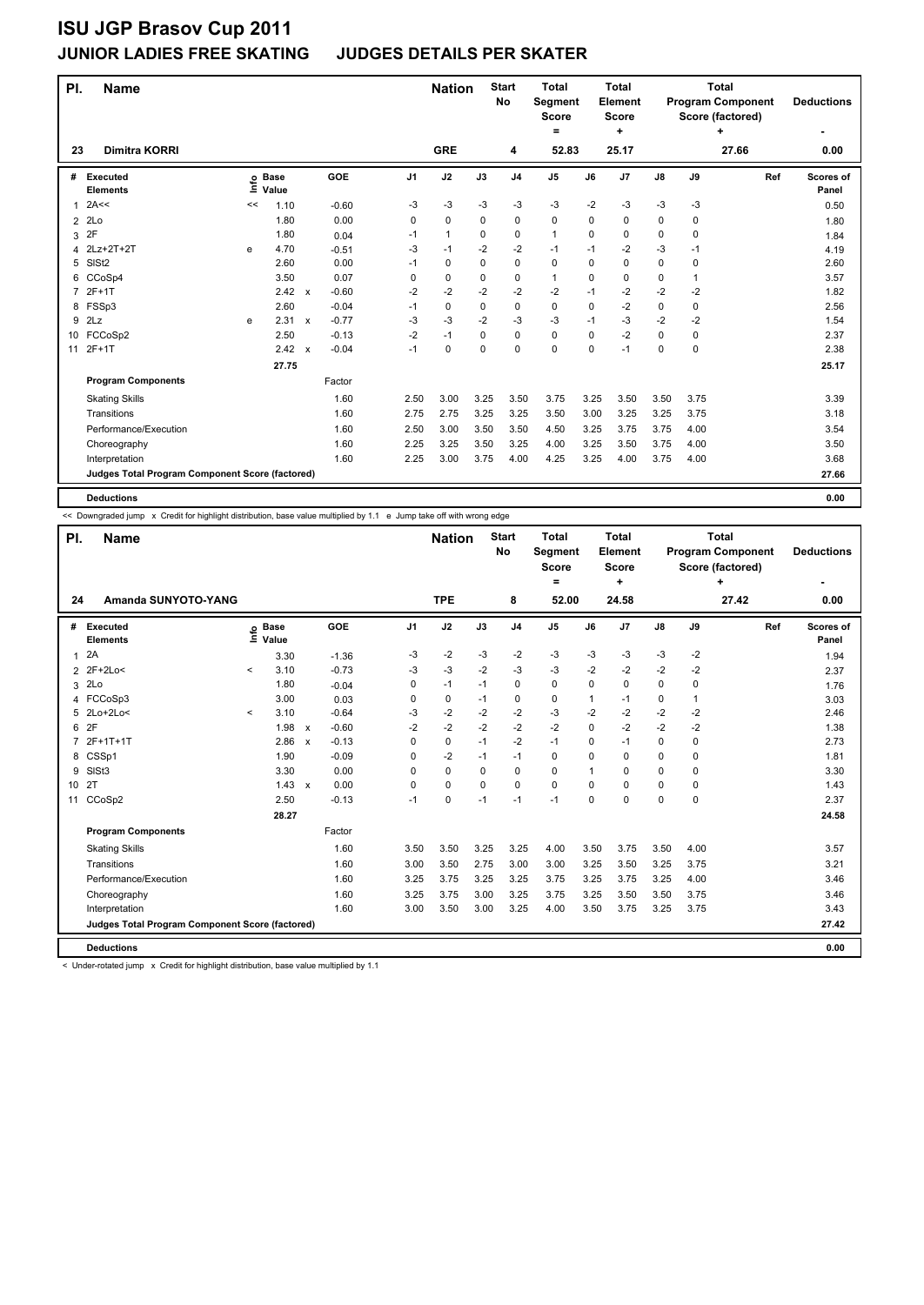| PI.                                             | <b>Name</b>                        |              |                            |              |         |      | <b>Nation</b> |                | <b>Start</b><br><b>No</b> | <b>Total</b><br><b>Segment</b><br><b>Score</b> |             | <b>Total</b><br>Element<br><b>Score</b> |                |             | <b>Total</b><br><b>Program Component</b><br>Score (factored) | <b>Deductions</b>         |
|-------------------------------------------------|------------------------------------|--------------|----------------------------|--------------|---------|------|---------------|----------------|---------------------------|------------------------------------------------|-------------|-----------------------------------------|----------------|-------------|--------------------------------------------------------------|---------------------------|
| 25                                              | <b>Chelcie Jo MAHINAY</b>          |              |                            |              |         |      | PHI           |                | 3                         | =<br>51.55                                     |             | ÷<br>24.42                              |                |             | +<br>27.13                                                   | 0.00                      |
|                                                 |                                    |              |                            |              |         |      |               |                |                           |                                                |             |                                         |                |             |                                                              |                           |
| #                                               | <b>Executed</b><br><b>Elements</b> |              | e Base<br>E Value<br>Value |              | GOE     | J1   | J2            | J3             | J <sub>4</sub>            | J <sub>5</sub>                                 | J6          | J7                                      | J8             | J9          | Ref                                                          | <b>Scores of</b><br>Panel |
| 1                                               | $2Lz+2T$                           |              | 3.40                       |              | $-0.09$ | 0    | $-1$          | 0              | $-1$                      | 0                                              | $\mathbf 0$ | 0                                       | $-1$           | 0           |                                                              | 3.31                      |
| 2A                                              |                                    |              | 0.00                       |              | 0.00    |      |               |                |                           |                                                |             |                                         |                |             |                                                              |                           |
| 3                                               | 2F                                 | e            | 1.80                       |              | $-0.39$ | $-2$ | -1            | $-1$           | $-2$                      | $-1$                                           | $-1$        | $-1$                                    | $-2$           | -1          |                                                              | 0.00<br>1.41              |
| 4                                               | SISt <sub>3</sub>                  |              | 3.30                       |              | $-0.10$ | $-1$ | 0             | 0              | $\mathbf 0$               | $-1$                                           | 0           | 0                                       | 0              | 0           |                                                              | 3.20                      |
| 5                                               | LSp3                               |              | 2.40                       |              | 0.36    | 1    | $\mathbf{1}$  | $\mathbf{1}$   | 0                         | $\mathbf{1}$                                   | $\Omega$    | 0                                       | $\overline{2}$ | 1           |                                                              | 2.76                      |
| 6                                               | 2 <sub>LO</sub>                    |              | 1.98                       | $\mathsf{x}$ | 0.00    | 0    | 0             | 0              | $\mathbf 0$               | 0                                              | 0           | $\mathbf 0$                             | 0              | $\mathbf 0$ |                                                              | 1.98                      |
| $\overline{7}$                                  | $2F+2Lo$                           | e            | 3.96                       | $\mathsf{x}$ | $-0.64$ | -3   | $-2$          | $-2$           | $-2$                      | $-3$                                           | $-2$        | $-2$                                    | $-2$           | -2          |                                                              | 3.32                      |
| 8                                               | FSSp1                              |              | 2.00                       |              | 0.00    | 0    | $\mathbf 0$   | 0              | $\mathbf 0$               | $\mathbf{1}$                                   | 0           | $\mathbf 0$                             | 0              | 0           |                                                              | 2.00                      |
| 9                                               | 2Lz                                | $\checkmark$ | 1.65                       | $\mathbf{x}$ | $-0.60$ | -3   | $-1$          | $-2$           | $-2$                      | $-3$                                           | $-1$        | $-2$                                    | $-2$           | $-2$        |                                                              | 1.05                      |
| 10                                              | $2F+1Lo$                           | e            | 2.53                       | $\mathsf{x}$ | $-0.43$ | $-2$ | $-1$          | $-2$           | $-2$                      | $-1$                                           | $-1$        | $-1$                                    | $-2$           | $-1$        |                                                              | 2.10                      |
| 11                                              | CCoSp3                             |              | 3.00                       |              | 0.29    | 0    | 0             | $\overline{1}$ | $\mathbf 0$               | $\mathbf{1}$                                   | 1           | 0                                       | $\mathbf{1}$   | 1           |                                                              | 3.29                      |
|                                                 |                                    |              | 26.02                      |              |         |      |               |                |                           |                                                |             |                                         |                |             |                                                              | 24.42                     |
|                                                 | <b>Program Components</b>          |              |                            |              | Factor  |      |               |                |                           |                                                |             |                                         |                |             |                                                              |                           |
|                                                 | <b>Skating Skills</b>              |              |                            |              | 1.60    | 3.00 | 3.00          | 3.50           | 3.50                      | 3.50                                           | 3.50        | 3.25                                    | 3.50           | 3.75        |                                                              | 3.39                      |
|                                                 | Transitions                        |              |                            |              | 1.60    | 2.50 | 3.00          | 3.00           | 3.00                      | 3.25                                           | 3.00        | 3.00                                    | 3.25           | 3.50        |                                                              | 3.07                      |
|                                                 | Performance/Execution              |              |                            |              | 1.60    | 2.75 | 3.50          | 3.75           | 3.50                      | 4.00                                           | 3.25        | 3.50                                    | 3.75           | 3.75        |                                                              | 3.57                      |
|                                                 | Choreography                       |              |                            |              | 1.60    | 2.50 | 3.25          | 3.50           | 3.25                      | 3.75                                           | 3.25        | 3.50                                    | 3.50           | 3.75        |                                                              | 3.43                      |
|                                                 | Interpretation                     |              |                            |              | 1.60    | 2.25 | 3.25          | 3.50           | 4.00                      | 3.75                                           | 3.50        | 3.50                                    | 3.25           | 3.75        |                                                              | 3.50                      |
| Judges Total Program Component Score (factored) |                                    |              |                            |              |         |      |               |                |                           |                                                |             |                                         | 27.13          |             |                                                              |                           |
|                                                 | <b>Deductions</b>                  |              |                            |              |         |      |               |                |                           |                                                |             |                                         |                |             |                                                              | 0.00                      |

< Under-rotated jump x Credit for highlight distribution, base value multiplied by 1.1 e Jump take off with wrong edge

| PI.             | <b>Name</b>                                     |              |                      |                           |         |                | <b>Nation</b> |      | <b>Start</b><br>No | <b>Total</b><br>Segment<br><b>Score</b><br>$\equiv$ |             | Total<br>Element<br><b>Score</b><br>÷ |               |      | Total<br><b>Program Component</b><br>Score (factored)<br>÷ | <b>Deductions</b>  |
|-----------------|-------------------------------------------------|--------------|----------------------|---------------------------|---------|----------------|---------------|------|--------------------|-----------------------------------------------------|-------------|---------------------------------------|---------------|------|------------------------------------------------------------|--------------------|
| 26              | <b>Raisa RJENOVSCHI</b>                         |              |                      |                           |         |                | <b>ROU</b>    |      | 5                  | 42.87                                               |             | 20.13                                 |               |      | 22.74                                                      | ٠<br>0.00          |
| #               | Executed<br><b>Elements</b>                     | Linfo        | <b>Base</b><br>Value |                           | GOE     | J <sub>1</sub> | J2            | J3   | J <sub>4</sub>     | J <sub>5</sub>                                      | J6          | J7                                    | $\mathsf{J}8$ | J9   | Ref                                                        | Scores of<br>Panel |
| $\mathbf{1}$    | 2Lo                                             |              | 1.80                 |                           | 0.00    | 0              | $\pmb{0}$     | 0    | $\mathbf 0$        | $-1$                                                | $\mathbf 0$ | 0                                     | $\pmb{0}$     | 0    |                                                            | 1.80               |
| 2               | 2F+2Lo+2T                                       |              | 4.90                 |                           | $-0.64$ | $-2$           | -3            | -2   | $-3$               | -3                                                  | -1          | $-2$                                  | $-2$          | $-1$ |                                                            | 4.26               |
| 3               | 1Lz                                             |              | 0.60                 |                           | $-0.13$ | $-1$           | $-2$          | $-2$ | $-1$               | $-1$                                                | $\Omega$    | $-2$                                  | $-1$          | $-1$ |                                                            | 0.47               |
| 4               | CCoSp2                                          |              | 2.50                 |                           | $-0.13$ | $-1$           | $-1$          | $-1$ | 0                  | $-1$                                                | 0           | 0                                     | 0             | 0    |                                                            | 2.37               |
| 5               | $2Lz+2T2$                                       | $\checkmark$ | 3.30                 | $\boldsymbol{\mathsf{x}}$ | $-0.86$ | -3             | $-3$          | $-2$ | $-3$               | $-3$                                                | $-2$        | $-3$                                  | $-3$          | -3   |                                                            | 2.44               |
| 6               | FSSp2                                           |              | 2.30                 |                           | $-0.30$ | $-1$           | $-1$          | $-2$ | -1                 | $-2$                                                | 0           | $-2$                                  | 0             | 0    |                                                            | 2.00               |
| 7               | 2Lo<                                            | $\,<\,$      | 1.43                 | $\mathsf{x}$              | $-0.90$ | $-3$           | $-3$          | -3   | $-3$               | $-3$                                                | $-2$        | $-3$                                  | $-3$          | -3   |                                                            | 0.53               |
| 8               | 2 <sub>0</sub>                                  |              | 1.98                 | $\boldsymbol{\mathsf{x}}$ | $-0.21$ | $-1$           | $-1$          | $-1$ | $-1$               | $-1$                                                | 0           | $-1$                                  | $\Omega$      | 0    |                                                            | 1.77               |
| 9               | SIS <sub>t2</sub>                               |              | 2.60                 |                           | $-0.30$ | $-2$           | $-1$          | $-1$ | $-1$               | $-2$                                                | 0           | $-1$                                  | 0             | $-1$ |                                                            | 2.30               |
| 10 <sup>1</sup> | 1A                                              |              | 1.21                 | $\mathsf{x}$              | $-0.09$ | 0              | $\mathbf 0$   | $-1$ | -1                 | $-1$                                                | $\Omega$    | $-1$                                  | $\mathbf 0$   | 0    |                                                            | 1.12               |
| 11              | LSp1                                            |              | 1.50                 |                           | $-0.43$ | $-2$           | $-1$          | $-2$ | $-1$               | $-2$                                                | $\mathbf 0$ | $-1$                                  | $-1$          | $-2$ |                                                            | 1.07               |
|                 |                                                 |              |                      |                           |         |                |               |      |                    |                                                     |             | 20.13                                 |               |      |                                                            |                    |
|                 | <b>Program Components</b>                       |              |                      |                           | Factor  |                |               |      |                    |                                                     |             |                                       |               |      |                                                            |                    |
|                 | <b>Skating Skills</b>                           |              |                      |                           | 1.60    | 2.25           | 2.50          | 2.75 | 3.00               | 2.75                                                | 3.00        | 3.00                                  | 3.25          | 3.25 |                                                            | 2.89               |
|                 | Transitions                                     |              |                      |                           | 1.60    | 2.50           | 2.50          | 2.50 | 2.75               | 2.50                                                | 2.75        | 2.75                                  | 2.75          | 3.00 |                                                            | 2.64               |
|                 | Performance/Execution                           |              |                      |                           | 1.60    | 2.50           | 2.75          | 2.75 | 3.00               | 3.00                                                | 3.00        | 3.25                                  | 3.00          | 3.25 |                                                            | 2.96               |
|                 | Choreography                                    |              |                      |                           | 1.60    | 2.25           | 2.75          | 2.50 | 3.00               | 2.75                                                | 3.00        | 3.25                                  | 3.00          | 3.00 |                                                            | 2.86               |
|                 | Interpretation                                  |              |                      |                           | 1.60    | 2.00           | 2.50          | 2.75 | 3.25               | 2.50                                                | 3.00        | 3.50                                  | 3.00          | 3.00 |                                                            | 2.86               |
|                 | Judges Total Program Component Score (factored) |              |                      |                           |         |                |               |      |                    |                                                     |             |                                       |               |      |                                                            | 22.74              |
|                 | <b>Deductions</b>                               |              |                      |                           |         |                |               |      |                    |                                                     |             |                                       |               |      |                                                            | 0.00               |